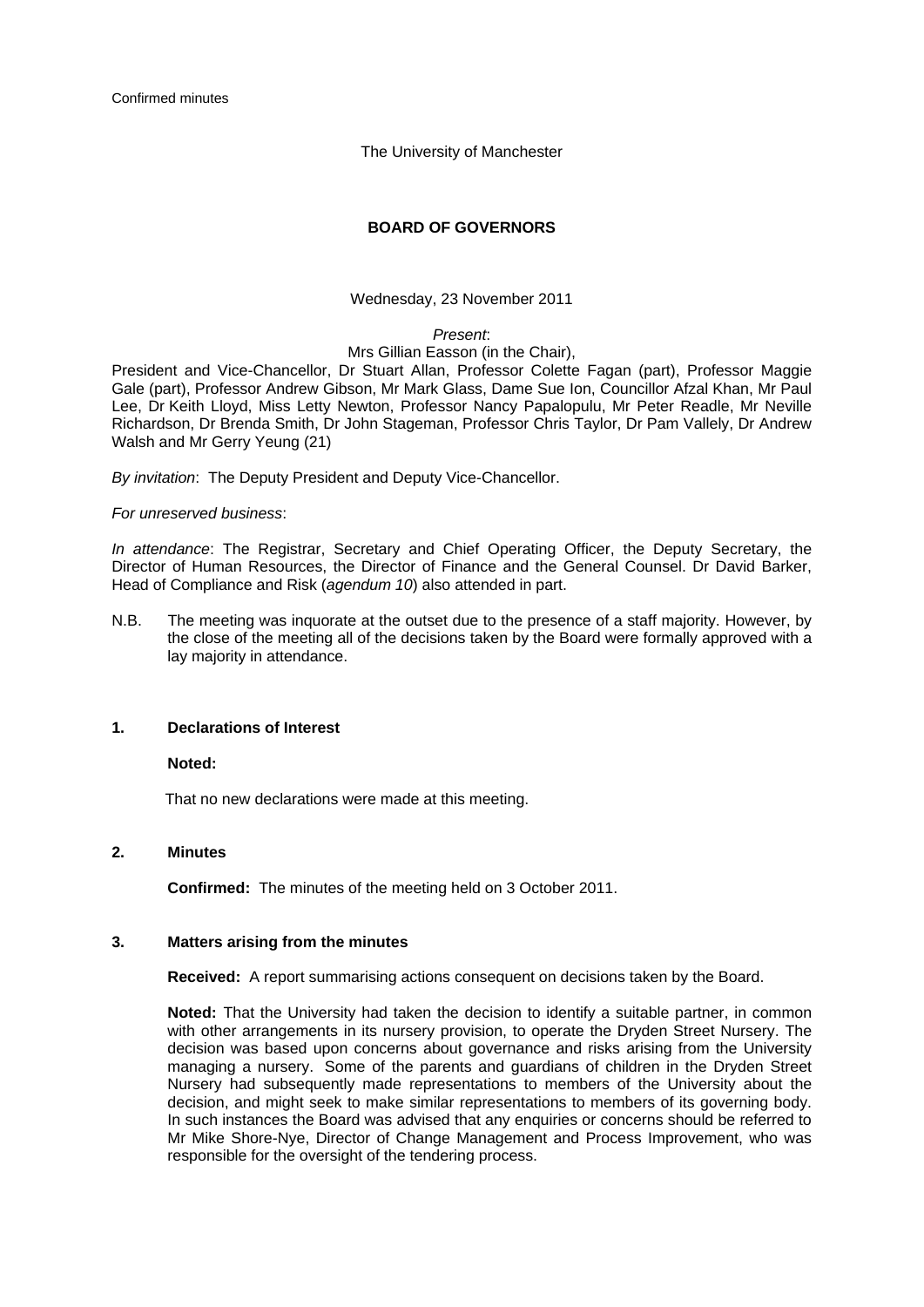### **4. Summary of Business**

**Received:** A report, prepared by the Deputy Secretary on the main items of business to be considered at the meeting.

#### **5. Chairman's report**

**Noted:** That on this occasion there were no items to report from the Chairman that were not already covered elsewhere on the agenda.

### **6. Secretary's report**

#### **(1) Changes to University Regulations I through VI**

**Received:** Proposals to amend Regulations I through VI, to enable online elections to be conducted.

#### **Reported:**

- (i) That the University, through the oversight of the Register, Secretary and COO acting as the designated Returning Officer, conducts a number of elections in each academic year to places on a variety of governance and management bodies. The representation on each of these groups is governed by Ordinance, but the conduct and manner in which the elections are controlled is prescribed by Regulation.
- (ii) That the Secretary had brought forward some changes to each of these electoral processes to enable online elections in each case; in order to assist in the administration of each ballot and also to seek to improve participation levels through a simplified process.
- (iii) That to effect this the following regulations required amendment;

Regulation I: Election of members of the Senate in Category 3 (members of the academic and research staff)

 Regulation II: Election of members of the General Assembly in Category 11 (members of the Senate)

 Regulation III: Election of members of the General Assembly in Category 12 (members of the staff)

 Regulation IV: Election of members of the General Assembly in Category 13 (members of the Alumni Association)

 Regulation V: Election of members of the Board of Governors in Category 3 (members of the Senate)

 Regulation VI: Election of members of the Board of Governors in Category 4 (members of the staff serving on the General Assembly)

- (iv) That in each case the changes proposed were modest and provided only the flexibility to allow each ballot to be conducted via electronic voting. The University had acquired access to Mi-Voice, a recognised provider and an organisation which has developed a range of secure e-voting applications based on the requirements of Central Government, Local Authorities and Educational establishments. The application had been designed to provide the widest possible range of voting channels to the designated electorate, whilst ensuring the appropriate level of security and support required.
- (v) That PRC had given approval for the changes, and the proposals have been circulated to all Senate members to provide an opportunity for comment and no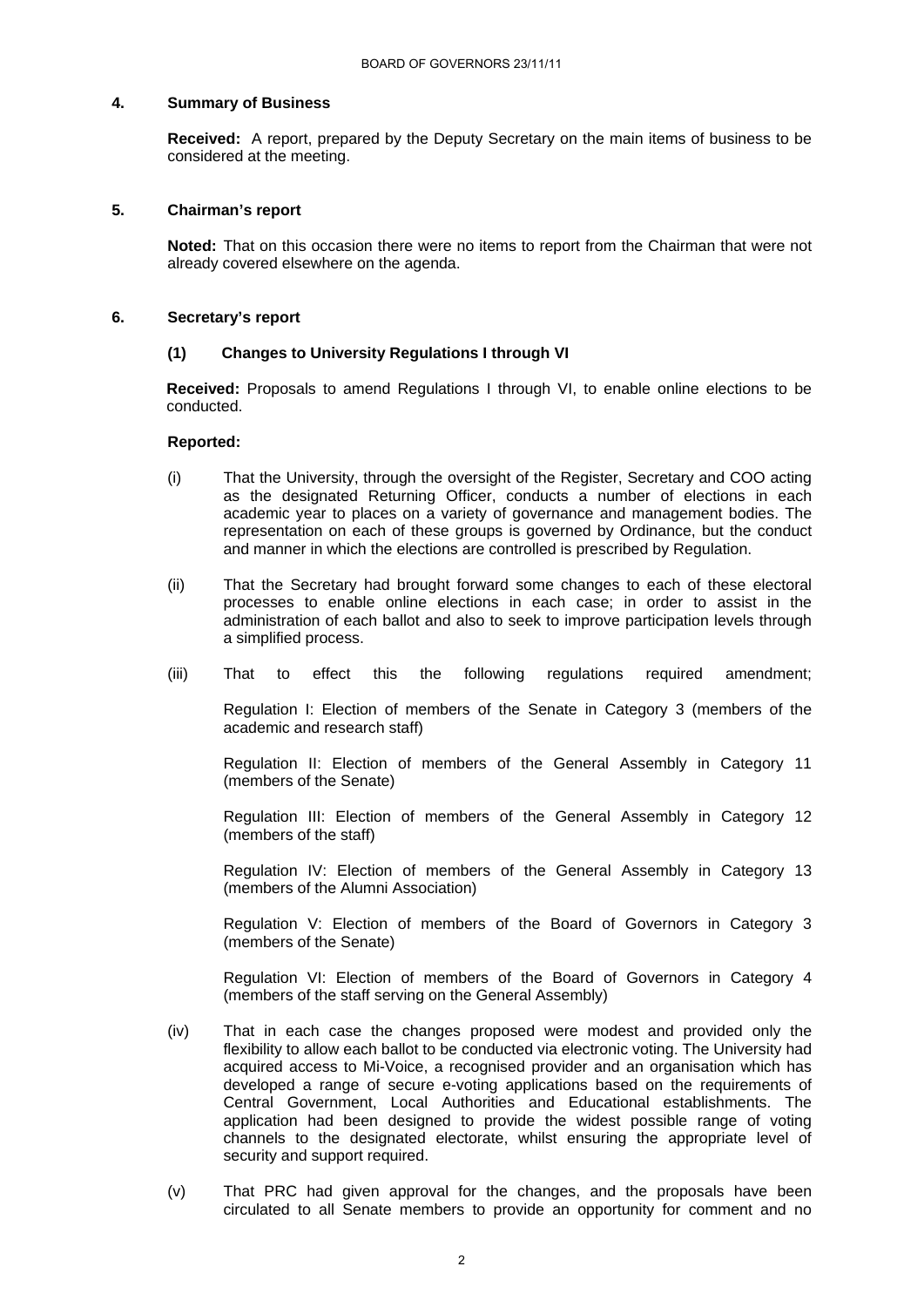objections had been received. The Board of Governors was therefore asked to approve the changes to enable ballots required from January 2012 to be conducted on-line, through secure means.

**Resolved:** That the changes proposed to Regulations I through VI, enabling voting to be undertaken electronically by secure means, be approved. Copies of the revised Regulations are provided at *Appendix 1.*

# **(2) Regulation VIII: Public Interest Disclosure Procedure**

 **Received:** A proposal to amend Regulation VIII

 **Reported:** That, on reference from the Planning and Resources Committee, the Board of Governors is asked to approve a revision to Regulation VIII, the University Public Interest Disclosure Procedure.

### **Noted:**

- (i) That the revisions clarify that the policy is applicable to staff of the university, rather than the ambiguity inherent in the word "members" within the previous version. The procedure is intended to provide protection against being for employees of the University who wish to report concerns about malpractice within the University.
- (ii) That, on approval by the Board of Governors, the Procedure will be forwarded to Senate, for consideration and endorsement.
- (iii) That the University would undertake to ensure that the procedure was properly communicated and readily available to all staff on approval.

 **Resolved:** To approve the revised Regulation VIII, subject to endorsement by the Senate on 1 February 2012. A copy of the revised regulation is provided at *Appendix 2*.

### **7. Management Letter and Report from the External Auditors**

**Received:** On recommendation from the Audit Committee, the Management Report and Management Letter from the External Auditors (Deloitte LLP) for the year ended 31 July 2011.

### **Reported:**

- (1) That the Management Letter covered issues arising from the audit work with respect to the financial performance and position of the University, internal controls (including risk management) and audit and accounting issues.
- (2) That a review of internal audit arrangements had allowed the External Auditors to reach the view that reliance could be placed on the work of the Universities Internal Audit Consortium (Uniac), meaning that there was no requirement to duplicate this work.
- (3) That, following completion of the external audit and receipt of the Letter of Representation from the Board of Governors, Deloitte LLP would be in a position to provide confirmation that that the Accounts of the University complied with the HEFCE Statement of Recommended Practice and gave a true and fair view of the University's affairs as at 31 July 2011.
- (4) That the Management Report and accompanying Management Letter from the External Auditors, Deloitte, recorded the features of the audit conducted to the financial year-end 31 July 2011, and described specific observations their treatment within the accounts and any accompanying response.
- (5) That, overall, the report and management letter providing a relatively clean audit report, and the Auditors had commented favorably on the support and responses received from management. On the satisfactory completion of a small number of outstanding matters,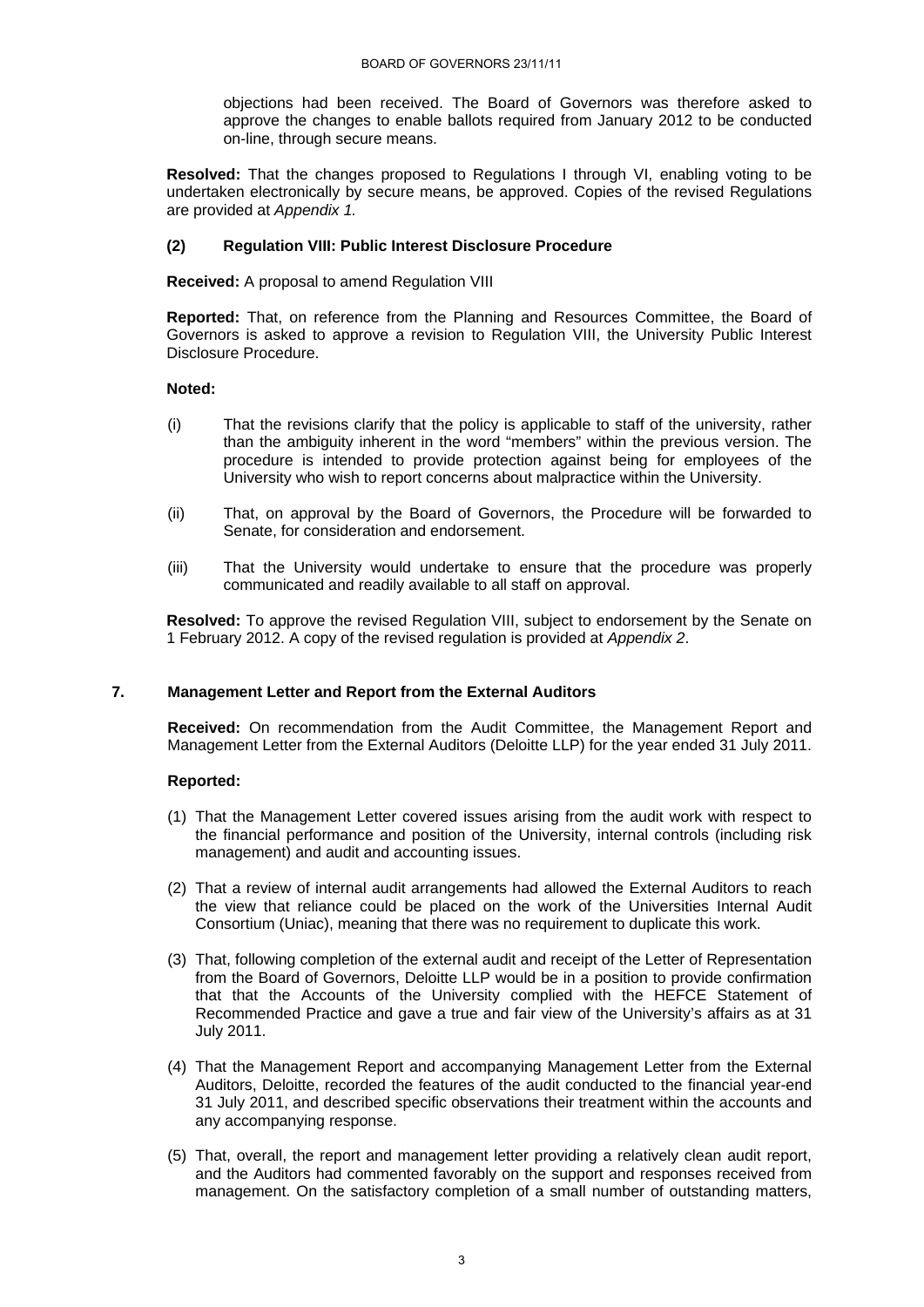the external auditors anticipated issuing an unmodified audit opinion on the truth and fairness of the financial statements.

#### **Noted:**

- (1) That following the introduction of the procure-to-pay (P2P) process, the auditors had noted the positive improvements in this area, and the direction of travel in respect of improvements in the wider financial control environment.
- (2) That the Audit Committee were pleased to note the external auditors comment positively on the improvement in IT controls such that in future they will be able to introduce a controls-based approach to the audit process.
- (3) That the Board was asked to note the Management Representation Letter, which was to be signed on their behalf by the Deputy Chair of the Board of Governors, and therefore all members should be familiar and comfortable with the representations described.

**Resolved:** To approve, as required by the HEFCE Code of Practice on Audit and Accountability, the onward transmission of the Management Letter to the HEFCE Assurance Service.

### **8. Financial Statements**

**Received:** On reference from the Finance Committee, the audited Financial Statements for the year ended 31 July 2011, and the recommendation that they be approved.

#### **Reported:**

- (1) That, as previously agreed by the Board, the agreed financial strategy of the University was based around three important objectives: to deliver a surplus, to grow income year on year, and to conserve and generate cash reserves.
- (2) That the overall results were good and built upon the progress made in 2009/10. The University had declared an operating surplus of £54m, against an equivalent prior year surplus of £23m, noting that the underlying figure this year was £40m when pension adjustments were disregarded. Like-for-like income had grown by 2.6%, and the level of liquidity, at 98 days, was considered reasonable, leading to broad satisfaction overall with the performance. However, the Finance Committee recognised significant challenges lay ahead.
- (3) That in terms of the balance sheet, the value of net assets had risen by 8% to £731.7m, and the year end cash position was considered healthy at £191m. The value of endowments had also risen by £14.3m reflecting market recovery within the year, but the Committee had noted the worsening position, following deepening uncertainty in European markets, since the close of the year-end.

#### **Noted:**

That, in relation to lending, the University's loan portfolio was under continuous review, and in any specific instance, where financially advantageous, renegotiation would be pursued. The timing of one such loan, taken out a number of years ago, was such that it no longer offered good value. However, the level of break clauses that would be triggered if the borrowing was paid down meant that renegotiation was not recommended at this time.

### **Resolved:** That the Board confirmed:

(1) That it was not aware of any actual or potential non-compliance with law and regulations that could have a material effect on the ability of the University to conduct its business and, therefore, on the results and financial position to be disclosed in the Financial Statements for the period ended 31 July 2011.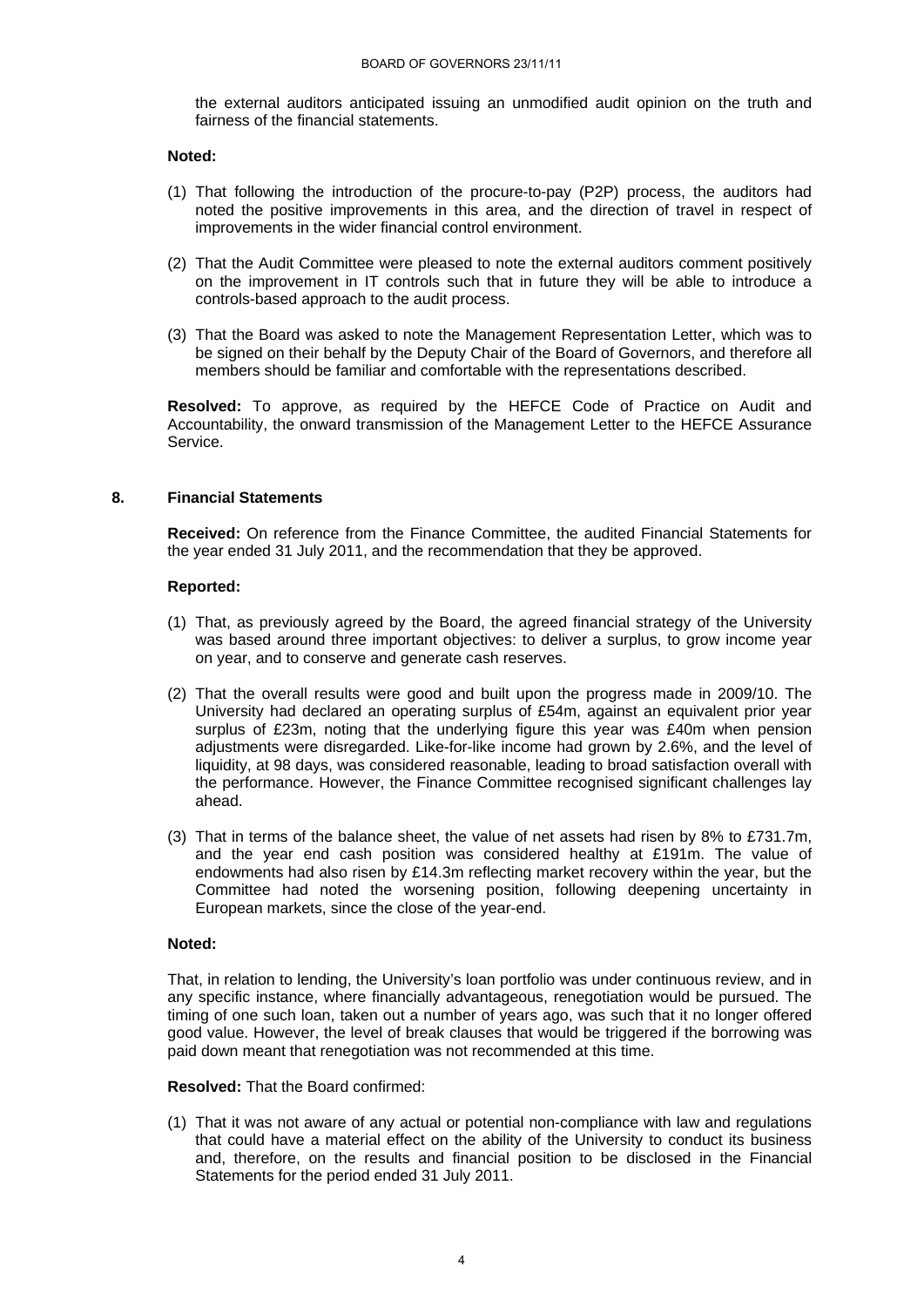(2) That the Financial Statements for the period ended 31 July 2011 be approved for onward transmission to the Higher Education Funding Council for England (HEFCE), and that they be also forwarded to the General Assembly for comment in accordance with Statute  $IX.8(b)$ .

*Forwarded to the General Assembly*

# **9. President and Vice-Chancellor's report**

# **(a) The Report of the President and Vice-Chancellor to the Board of Governors**

 **Received:** The report of the President and Vice-Chancellor to the Board of Governors in November 2011.

## **Reported:**

- (i) That following the University wide consultation on the vision for the University over the next decade, the revised vision had been circulated for consideration and approval by the Board.
- (ii) That the revised draft incorporated changes arising from feedback from across the university community and from Board members and other important stakeholders about how the University will define itself in the future and build on the ambitions set out in the 2015 Agenda. It also recognised some areas where the University had failed to achieve its goals, notably in improving the student experience, while looking forward to the opportunities and challenges that it would face well into the next decade. Therefore, in developing the University's vision for Manchester 2020, the Board and the University had sought to take account of the very different external environment that it faced.
- (iii) That as a sign of the University's ongoing commitment to maintaining strategic momentum the President and Vice-Chancellor reported on the launch of a number of major initiatives to meet the ambitions set within Manchester 2020. In the previous financial year, the University had managed to make significant savings and to generate further income. With uncertainties ahead, it was essential that further efficiencies and additional income streams were pursued. However, it was also essential that the University should now make investments and, in particular, to support students and research.
- (iv) That a new initiative to support existing staff called "Investing in Success Developing Staff Potential" would be opened to all staff to apply for funding of up to £15,000 each. The fund would initially provide £1 million in small grants, but depending on the success of the scheme and the future financial position, it was hoped that funding could be increased in future. The University had also launched the President's Doctoral Scholarship Awards, which aimed to support 100 new PhD scholarships in any discipline. Further funds would be devoted to improving the student experience and these were being considered by Professor Clive Agnew, Vice-President for Teaching, Learning and Students, and his senior colleagues, in discussion with students. Finally as part of 'Project Diamond', the University was advertising for about 120 new academic positions at lecturer, senior lecturer and professorial levels. All appointees made under this initiative would be expected to contribute to teaching and research.
- (v) That the 2012 Planning and Accountability Conference (20 21 March 2012) would be dominated by consideration of the new strategic plan The Programme would be designed to maximise opportunities for plenary and small group discussion and analysis, and to minimise formal presentations. The entire Conference would be conducted as a special (and extended) meeting of the Board, in which routine Board business was kept to a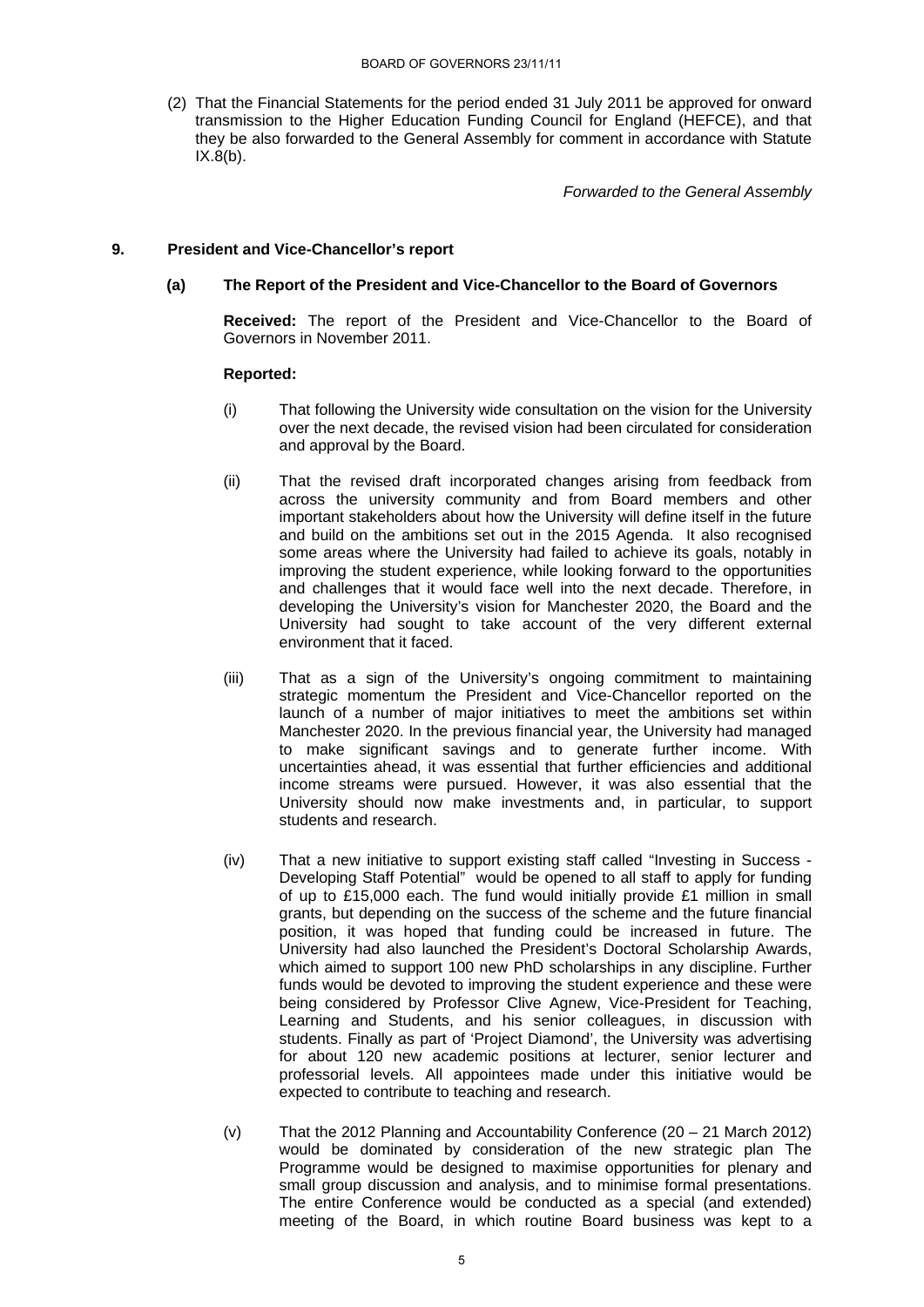minimum and the primary focus was on a special "Report" comprising (i) the Annual Stock-Take and (ii) an identification of future priorities.

- (vi) That the first useful UG data of the admissions cycle (the closing date for Oxbridge, medicine and dentistry applications) had been published in mid October. It had been widely anticipated this year that there would be a decline in UG applications across the sector and applications nationally were down 9%, compared to applications to The University of Manchester which were down by 13%. The University was continuing to monitor the situation closely, particularly in the areas of Medicine, Dentistry, Law and Engineering, and would seek to focus on converting applications into firm acceptances from strong candidates through the applications year.
- (vii) That the University had many priorities, but none was higher than the quality of the education, support and wider experience that it offered to students. For this reason the Board and the University regarded it as imperative that the satisfaction of students in their experience at The University of Manchester improved as measured by performance in the National Student Survey (NSS). As Board members were aware, a Student Experience Review Group (SERG), chaired by Professor Agnew, had been established to focus on those areas where performance was a cause for concern. All schools have submitted Student Experience Action Plans (SEAPs) and 6 of the 7 schools with the poorest performances have been reviewed by the SERG. The impact of feedback and assessment policies was being monitored to ensure wide compliance, and the University would take steps to ensure that schools personalised learning. The University would also focus attention on the need to monitor the wider impacts of actions upon the student experience and engage in further consultation with students over future changes and investments.
- (viii) That the President and Vice-Chancellor provided an update on industrial relations and the outcome of recent ballots among membership of UCU and Unison, both of which indicated support for action. Recognising that it was regrettable when the collegial culture of higher education became embroiled in industrial action, the President and Vice-Chancellor assured the Board that the University would seek at all times to safeguard its core mission of and its integrity as a collegial community.

# **Noted:**

- (i) That, under Project Diamond, the University would adopt a rigorous procedure to ensure that the appointments made were of world class status. The University would also seek to ensure that the students were appropriately represented in the process of appointment.
- (ii) That although there were some concerns about application rates, the lower level of applications in Medicine and Dentistry, was unlikely to affect the standard on entry, which would be around the level of 3 A grades.
- (iii) That the University had a clear process in place for the lead-up to the Research Excellence Framework (REF), the replacement allocation system for the Research Assessment Exercise which allocated HEFCE funds in research. The process was being managed well, and a number of actions were being introduced within schools to drive improvements. The University did, however, need to increase the number of large, lead, applications it made. In discussing this item, members of the Board expressed interest in a future strategic briefing session on research funding.
- (iv) That insufficient information was available on the breakdown of applications to note if applications from disadvantaged groups had been adversely affected at this stage. Nonetheless, the President and Vice-Chancellor emphasised that the University would continue to support widening participation. The high standard set for entry standards would not undermine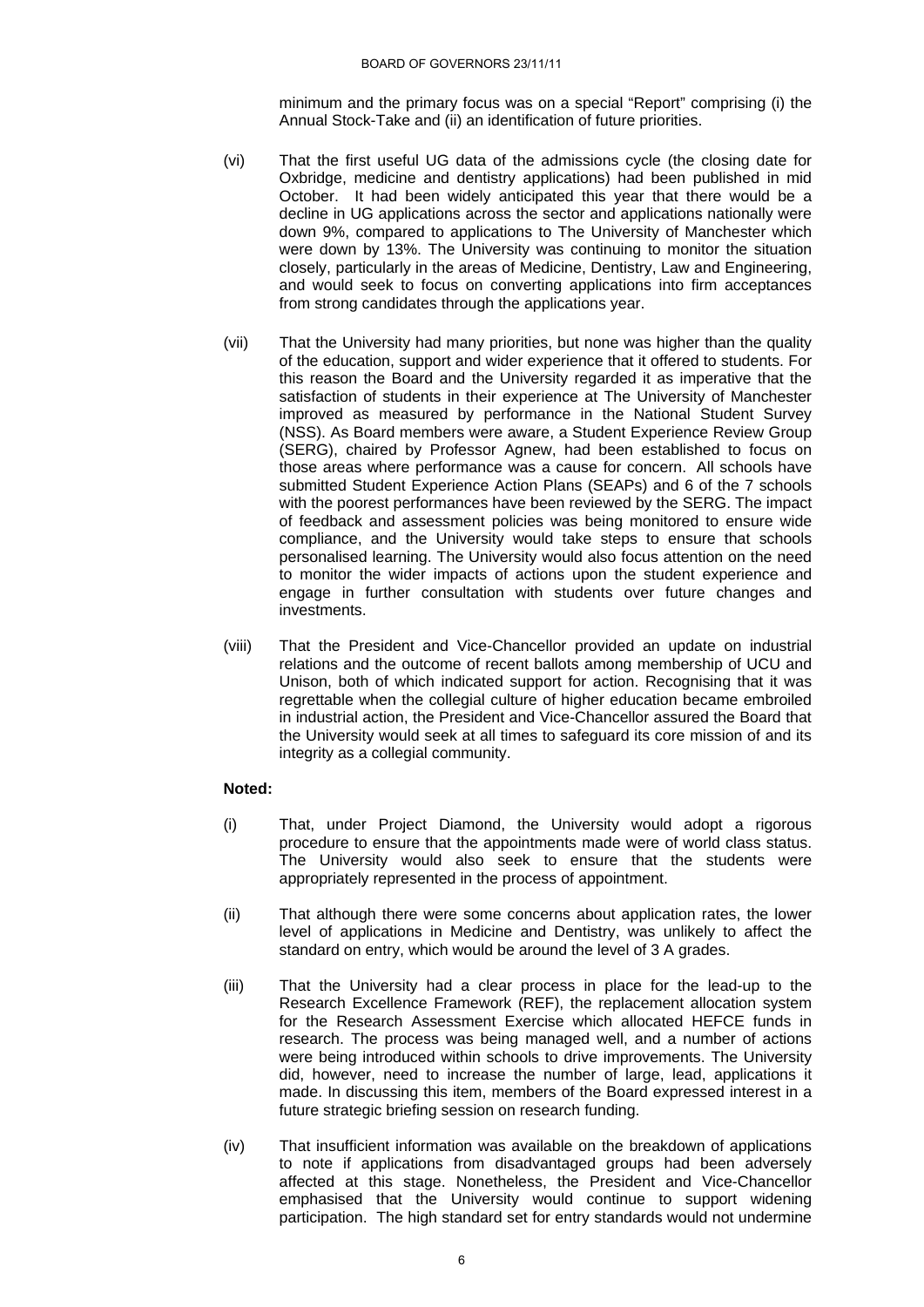this commitment as the University used contextualised data and school discretion in selecting and supporting students from disadvantaged backgrounds.

**Resolved:** That the Board of Governors approved the strategic plan of The University of Manchester as outlined in the Manchester 2020 Vision.

# **(b) Compliance and Risk Documentation**

### **Received:**

- (i) Accident Statistics, Q3 2011
- (ii) Manchester Business Continuity Forum: Business Continuity Agreement

## **Reported:**

- (i) That the University was tracking Health and Safety training records through its HR software application, ResourceLink.
- (ii) That a strategy would be introduced to seek to reduce the number of slips, trips and falls. The University would seek to learn from best practice in the sector and within areas of the University, but had struggled to identify trends or patterns through its analysis of the figures.
- (iii) That a Fire Training and Evacuation Co-ordinator had been appointed by the University within Compliance and Risk to work with its existing fire, training and safety professional teams.

**Noted:** That the Board welcomed the additional work outlined to analyse causes of slips, trips and falls, and the wider attempts to reduce accidents across the University. During discussion of the issue some members of the Board reflected on their own professional experience, and indicated that target setting could be beneficial in seeking to reduce numbers. It was also noted that the student community underreport in this area, and the University should ensure that all members were encouraged to report incidents, and near misses, so that improvements could be made. The Board also noted the reputational risks arising from accidents or incidents that occurred within subsidiaries or linked companies, and it was important that the University sought the appropriate assurances from such bodies as part of its regular processes. Further information would be provided on the completion on the University's review of the Health and Safety policy which would be reported on later in the year.

### **(c) Report to the Board of Governors on exercise of delegations**

### **Reported:**

## **(1) Award of the title Professor Emeritus**

That acting on behalf of Senate and the Board of Governors, the President and Vice-Chancellor approved the conferment of the title of Professor Emeritus on the following:

Professor Michael Moore, Professor of Theoretical Physics, Faculty of Engineering and Physical Sciences

(with effect from 1 October 2011)

Professor Nigel Vincent in the School of Languages, Linguistics and Cultures

(with effect from 15 October 2011)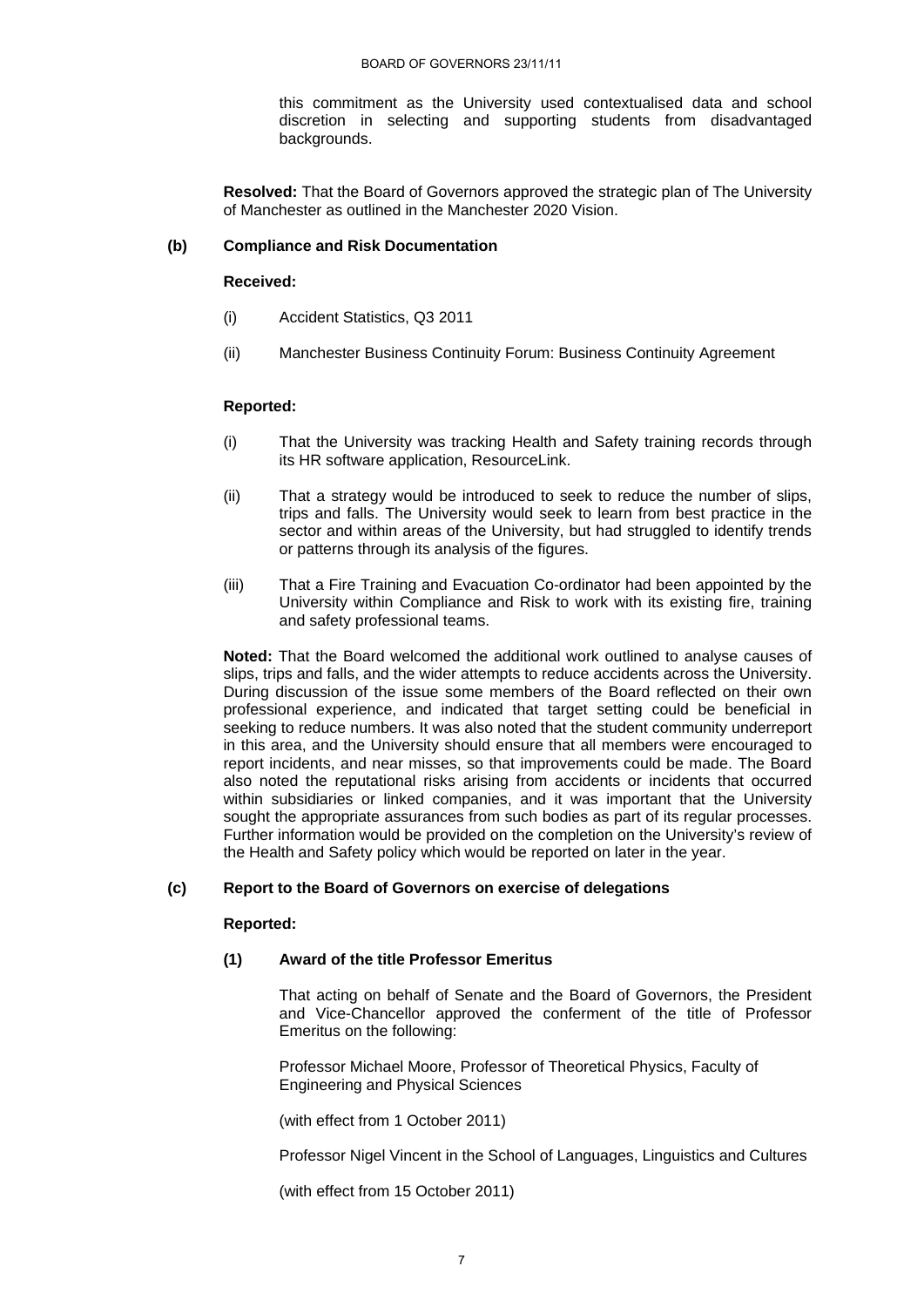# **(2) Change of Regulation**

That acting on behalf of Senate, the President and Vice Chancellor approved the following change:

General Regulation XVII, Conduct & Discipline of Students: Add in paragraph 3(p), MA in Counselling.

*Note: paragraph 3(p) lists the programmes whereby "a student may be liable to disciplinary action in respect of conduct which renders a student who is enrolled on a programme of study leading directly to a professional qualification or eligibility for registration to practise, or to the right to practise a particular profession or calling not fit to be admitted and practise that profession or calling".* 

# **(3) Director of UMSS**

That acting on behalf of the Board of Governors, the President and Vice-Chancellor confirmed in accordance with the terms of the Memorandum and Articles of Association of UMSS Ltd the re-appointment of Professor Clive Agnew as University Nominated Director of UMSS Ltd, with effect from 16 January 2002 for a further three year term.

# **(4) Seal Orders**

That pursuant to General Regulation VII.4, the Common Seal of the University has been affixed to instruments recorded in entries no 1086 - 1101 Seal Register 1

### **10. Board committee reports**

# **(1) Finance Committee (10 November 2011)**

**Received:** A summary report and minutes of the meeting of the Finance Committee (including approval of the Annual Monitoring Statement for onward transmission to HEFCE), held on 10 November.

### **Reported:**

 (i) That the Finance Committee approved amendment terms of reference comprising the addition of the following caveat to the general remit of the Committee:

> ….responsibility *was on the basis of the information considered alongside assurances sought from senior managers/officers".*

The clause referring to internal control had been moved under the responsibility of Audit Committee.

- (ii) That the Finance Committee noted the Chair's action to approve a loan scheme arrangement with an independent provider for MBA students (following the provision of additional information from the Director of the Manchester Business School).
- (iii) That the Finance Committee received an updated on the capital programme and noted the progress that had been made and that there were no financial risks associated with these projects at this time.
- (iv) That the consultation period for changes to the UMSS would close in December 2011 and changes would be implemented with effect from April 2012. A comprehensive summary of the current status of the three pension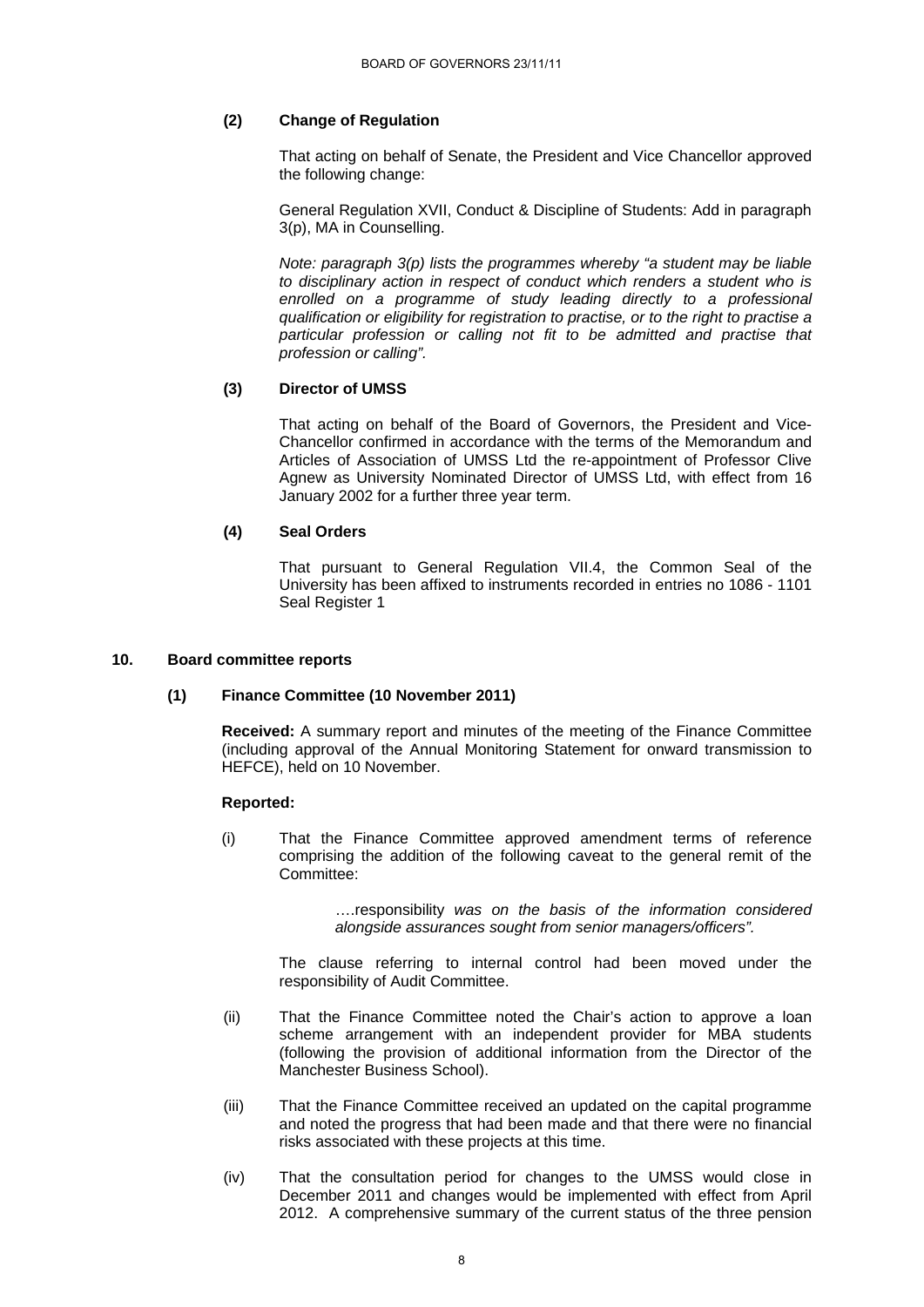schemes would be considered at the June 2012 meeting of Finance **Committee** 

- (v) That the Finance Committee considered a number of changes to the Financial Regulations and Procedures and approved the amended Financial Procedures and recommended for approval by the Board changes to the Financial Regulations.
- (vi) That a review of the University's investment portfolio against the University's SRI policy had been undertaken by BlackRock. Finance Committee had requested further clarification of screening process.
- (vii) That the Finance Committee noted that, following a competitive tender process, Royal Bank of Scotland had been appointed as the University's bankers and they would take over from Barclays during 2012.
- (viii) That the Finance Committee received the financial statements for the year ended 31 July 2011**.** The accounts were recommended for acceptance by the Board of Governors
- (ix) That the Finance Committee noted that submission of the Five Year Plans was not required until 1 June 2012. Instead, HEFCE had requested a shortened return (comprising the period up to and including the current budget year 2011/12). Finance Committee considered the return and resolved to recommend it for approval by the Board and submission to HEFCE by 1 December 2011.
- (x) That the Finance Committee noted the latest management accounts which were provided for the information of Board members.
- (xi) That the Finance Committee noted that SUSC had met on 10 October 2011 and had approved the annual accounts for the University's subsidiary companies and the issue of letters of support.
- (xii) That the Investment Committee had met on 26 September 2011 and had recommended that it was no longer appropriate for Franklin Templeton to continue as one of the University's Fund Managers, as their overall strategies did not provide the consistency of performance that the University required. Finance Committee approved this recommendation and the Board was asked to note the decision.

# **Resolved:**

- (i) That the Board of Governors approved the revision to the Financial Regulations and Procedures (which are available at the following location: http://documents.manchester.ac.uk/DocuInfo.aspx?DocID=1742).
- (ii) That the Board of Governors approved the submission of the return to HEFCE on the current budget year, in line with HEFCE's reporting requirements.

# **(2) Audit Committee (10 November 2011)**

**Received:** A summary report and minutes of the meeting of the Audit Committee (including approval of the Annual Report of the Audit Committee for onward transmission to HEFCE), held on 10 November.

### **Reported:**

(i) That **t**he Committee received a written report on the work of the Procurement Office in negotiating group contracts on behalf of the University over 2010-11 and Mr Ian Jarvey, Deputy Head of Procurement attended to deliver a presentation and answer questions from the Committee. On the basis of this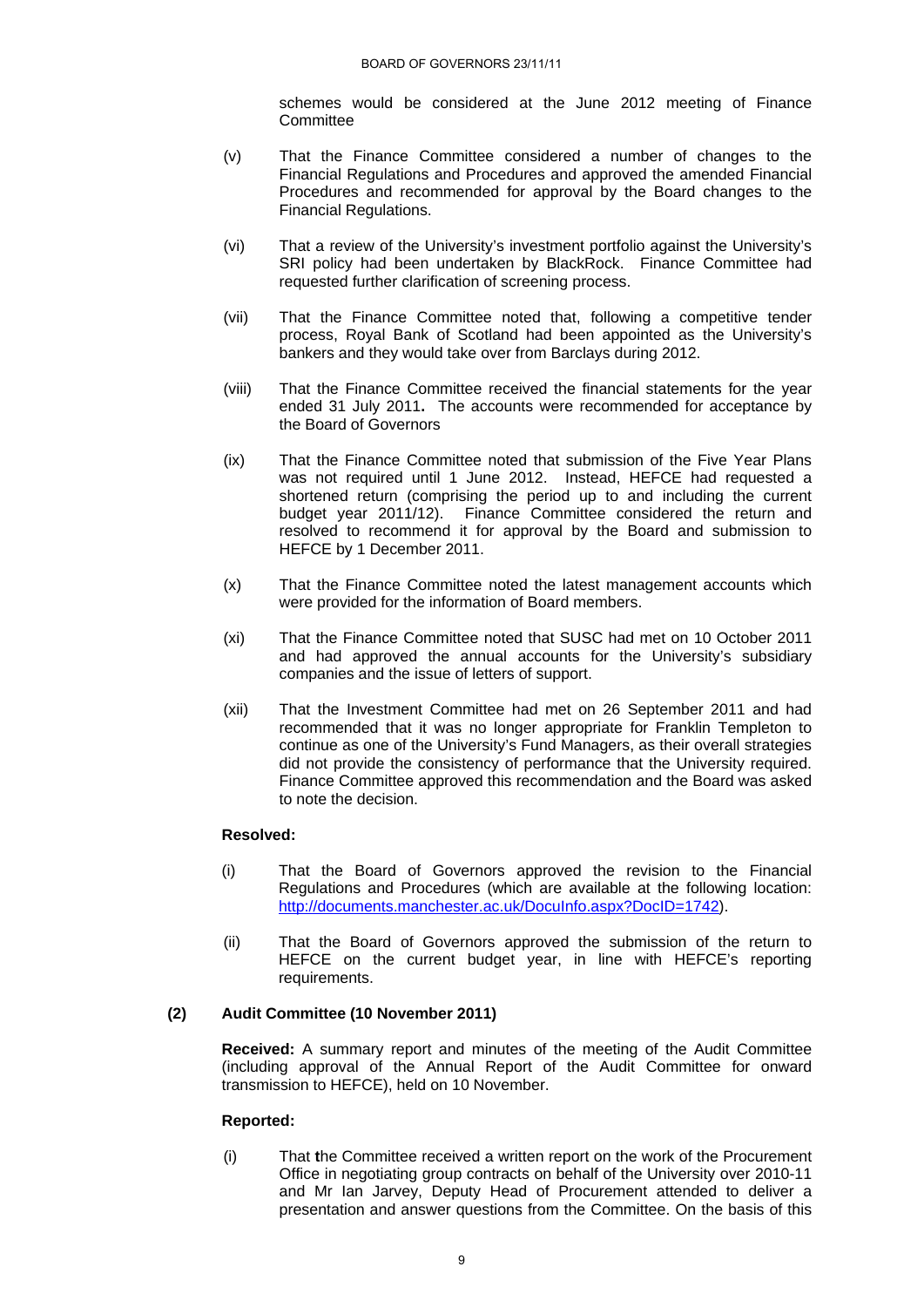information and the value for money assessment presented within each internal audit review, the Committee concluded that it was broadly satisfied with the level of attention focused on obtaining value for money within the University.

- (ii) That the Committee considered the Annual Report of the Audit Committee to the Board of Governors and the Accountable Officer (the President and Vice-Chancellor). The Report had been compiled in a form that was consistent with the guidelines issued by HEFCE in its Audit Code of Practice, and included a resumé of the work of the Internal and External Auditors to date, and of other significant matters considered by the Committee. In summary, the Report advised the Board of Governors that the Committee was of the opinion that reasonable reliance could be placed on the University's internal control systems and that there were adequate arrangements for securing economy, efficiency and effectiveness. The Report, was commended to the Board of Governors for approval.
- (iii) That the Committee considered the Management Report and Accompanying Management Letter from the External Auditors (Deloitte LLP) on the Financial Statements for the year ended 31 July 2011, which recorded the key features of the audit to date, and contained details of specific observations arising, the way they had been treated in the Accounts, and the management responses. The Management Report included the Letter of Representation in relation to the 2010/11 external audit. Also presented, by way of background information for the Committee, was the Financial Statements for the year ended 2010/11, as approved by the Finance Committee at the meeting held on 10 November 2011.
- (iv) That the external auditors, on satisfactory completion of a small number of outstanding matters, anticipated issuing an unmodified audit opinion as to the truth and fairness of the financial statements. The Committee resolved that the completed Management Report and Management Letter be accepted for onward transmission to the HEFCE Assurance Service, as required by the HEFCE Code of Practice on Audit and Accountability, and that both documents be commended to the Board of Governors along with the Letter of Representation.
- (v) That the Committee considered the re-appointment of the External Auditors to the University for 2010-11, in accordance with the requirements of the HEFCE Audit Code of Practice. The Committee resolved to forward to the Board of Governors the recommendation from the Committee that Deloitte LLP be re-appointed as External Auditors to the University for 2011-12.
- (vi) That the Committee received the final Internal Audit Opinion of the Internal Auditors, Uniac. The internal auditors, Uniac, noted in their Annual Opinion that internal controls are generally effective and noted the significant amount of time and effort invested by the University in developing the devolved financial control framework. The Committee resolved to commend the Annual Opinion of the Internal Auditors to the Board of Governors, and thereafter, for onward transmission to HEFCE as part of the Audit Committee's Annual Report.

### **Resolved:**

- (i) That the Board of Governors approved the re-appointment of Deloitte LLP as external auditors to the University for 2011-12.
- (ii) That the Board of Governors approved the Annual Report of the Audit Committee, including the Annual Opinion of the Internal Auditors, for onward transmission to HEFCE.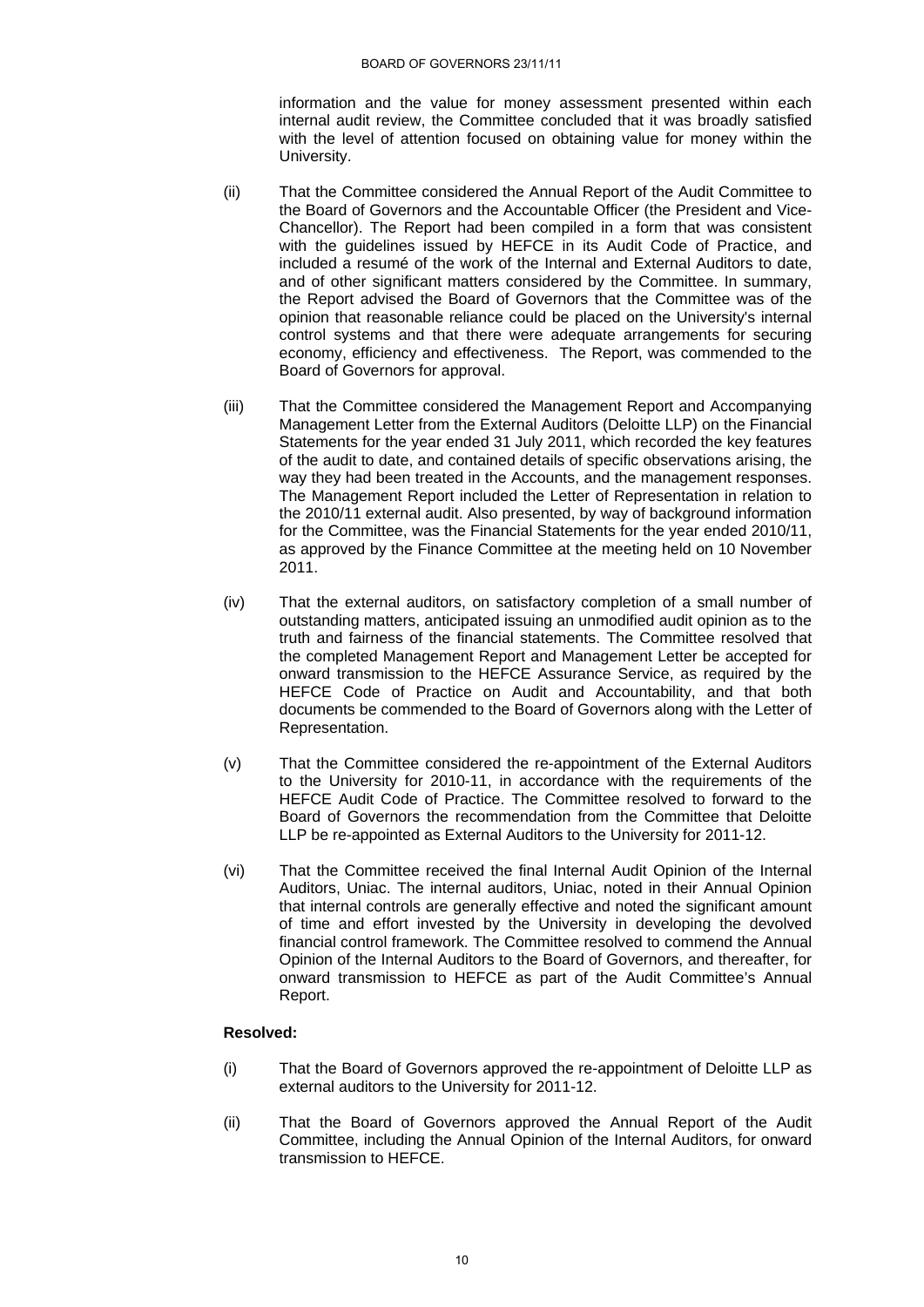# **(3) Staffing Committee (9 November, 23 November 2011)**

**Received:** A summary report and the minutes of the Staffing Committee meeting, held on 9 November 11, and an oral report of the meeting held on 23 November 2011, were brought to the attention of the Board.

 **Resolved:** To approve the recommendations of the Staffing Committee that:

- **(i)** That the University proceeds with the process outlined in the agreed contracts procedure to deal with those staff considered to be at risk on open ended contracts linked to finite external funding for the period up to the end of June 2012.
- **(ii)** That the University continues to ensure that all suitable and appropriate alternative strategies for resolution, including redeployment and restructuring, have been properly considered.

## **(4) Remuneration Committee (23 November 2011)**

 **Received:** An oral report on the business undertaken at the meeting of the Remuneration Committee held on 23 November 2011.

## **Reported:**

- (i) That the Remuneration Committee had considered, through the Senior Salaries Review Group, recommendations concerning the salaries of grade 9 staff. The outcome was that only a small number had been approved for uplift, and only by the value of one increment, where an obvious anomaly had been identified. A further review of the range would be undertaken to investigate the comparative scale of roles, market value, and assessments of individual performance, before any further recommendations were made across this grade.
- (ii) That the Committee had reviewed the salary of the CEO of UMI3, on the information provided in a detailed case and an assessment of performance. On the basis of this the Committee recommended to the Board the approval of the increase in salary, if the performance targets agreed were met.
- (iii) That in respect of salary reviews in 2012, and in line with pay awards in the sector and nationally, any recommendations on increases would be made only by exception.

### **11. Report from the Senate**

### **Received:**

- (i) A report from the meeting of the Senate held on 19 October 2011.
- (ii) On reference from Senate, the recommendation that the Board of Governors approve Senate's endorsement of a new structure for the Faculty of Medical and Human Sciences.

### **Reported:**

- (i) The University's response to the Government's White Paper Higher Education: Students at the Heart of the System was noted.
- (ii) A detailed report, from the Vice-President (Teaching, Learning and Students), of the University's performance in the 2011 National Student Survey was discussed and the need to further improve performance was emphasised. All Schools were developing Student Experience Action Plans (SEAPs) for consideration in the Annual Performance Reviews and, for seven Schools, via a Student Experience Review Group (SERG). The focus of discussion at SERG meetings has been on feedback to students and personalised learning. It was noted that the University has in place policies in both these areas and that consideration therefore needed to be given to issues around their implementation. Student members of the Senate commended the approach taken in the SEAPs but emphasised the need for student consultation at every stage.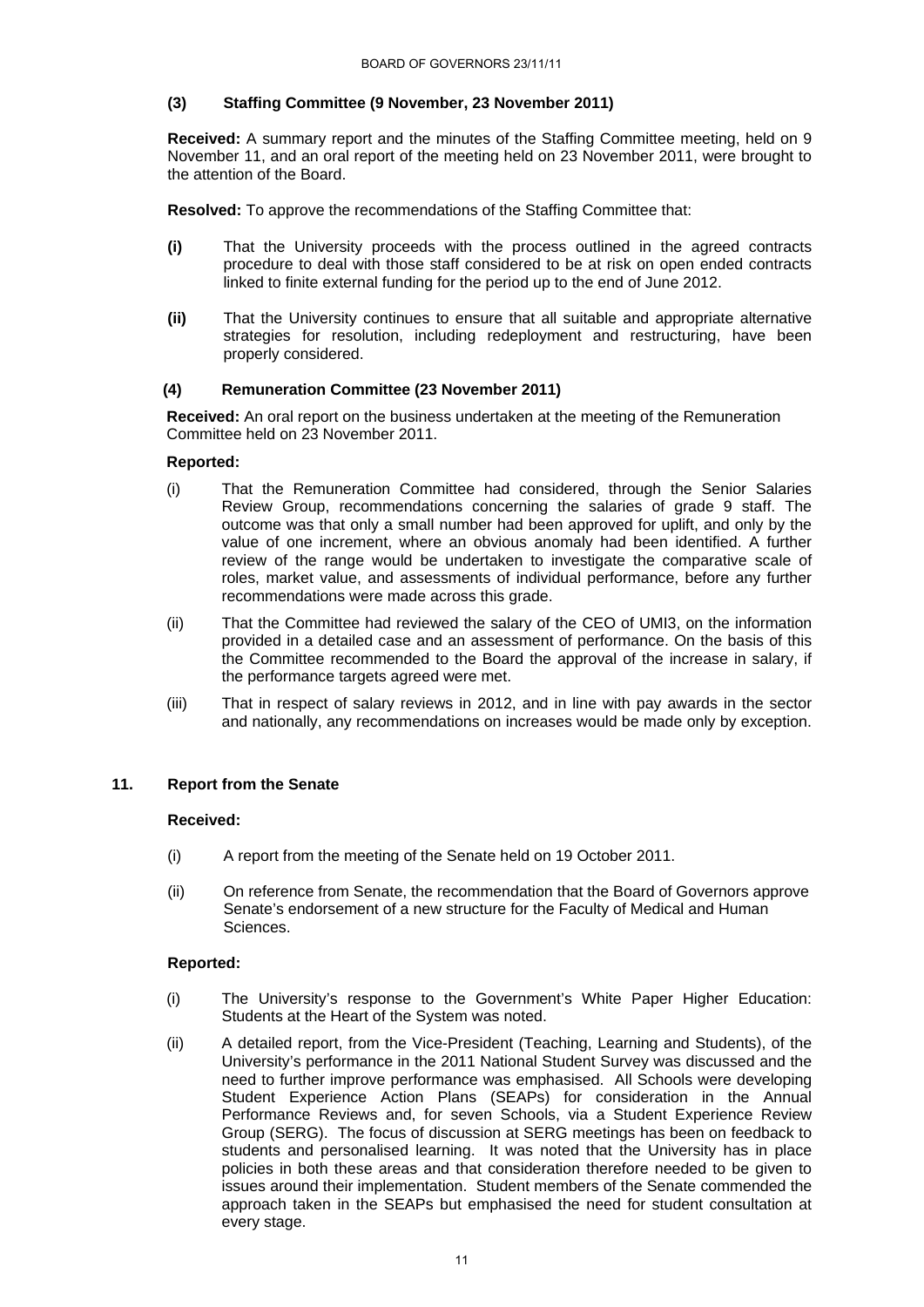- (iii) The Vice-President (Research and Innovation) reported on preparations for the 2014 Research Excellence Framework (REF) and the merging of UMIP with physical incubator facilities across campus into a new organisation called UMI3. He noted that there had been a substantial drop in the number of research applications and awards and possible reasons for this were discussed. However it was also noted that many colleagues continue to achieve outstanding success and a number of recent successes were commended and recorded in the minutes.
- (iv) That Senate approved the Policy for Compliance with the Medicine for Human Use (Clinical Trials) Regulations.
- (v) That Senate endorsed the proposal for a new structure for the Faculty of Medical and Human Sciences noting that the proposal did not require a change in the formal School structure of the Faculty. The Board of Governors was asked to approve this recommendation. Full details of the new structure and the consultation process undertaken were provided.
- (vi) That a progress report on the merger of the Schools of Arts, Histories and Cultures and Languages, Linguistics and Cultures was received. Student members commended the positive process and the various opportunities for engagement with students.

**Resolved:** That the Board of Governors endorsed Senate's approval of a revised structure for the Faculty of Medical and Human Sciences.

# **12. Planning and Resources Committee (4 October and 8 November 2011)**

**Received:** A summary of matters discussed at the meeting of the Committee held on 4 October and 8 November 2011.

# **Reported:**

- (i) That the Director of UNIAC attended the PRC meeting on 4 October 2011 to provide an overview of the *Internal Audit Annual Report to the Board and the President and Vice-Chancellor* regarding UNIAC's Annual Opinion for the year ending 31 July 2011. The Committee noted that the University continued to make progress in the further development of the control environment. Some control issues were highlighted for improvement but the auditors were comfortable with the actions being introduced. The auditors remained comfortable with the data quality framework. The Committee noted that there would be a review of the Risk Registers and how risks were being managed by Audit Committee in January 2012. At the meeting on 3 October 2011 the Committee was informed that the main issues which had arisen from the 2011 compliance exercise were laptop encryption and fire marshals, and that action was underway to address these. At the meeting on 8 November 2011 the Committee noted the actions being taken in relation to data security as reported at Risk and Emergency Management Committee meeting on 19 October 2011.
- (ii) That at the meeting on 4 October 2011, the Committee considered the draft pre-audit Management Accounts for the year ended 31 July 2011 and the debt summary as at July 2011. It also received the final report of the Transparent Approach to Costing (TRAC) Equipment Working Group Phase 1.
- (iii) That at the meeting on 8 November 2011, the Committee considered the Financial Statements for the year ended 31 July 2011 and the financial forecast to 2011-12 (noting that HEFCE had deferred the submission of financial forecast data relating to the academic years 2012-13 to 2014-15 until 20 June 2012). These formed part of HEFCE's annual accountability process. The Committee also considered the draft Management Accounts as at 30 September 2011. During the period of this report, the Committee received the Minutes of the Finance Sub-Committee meetings held on 26 July and 20 September 2011.
- (iv) That the Committee received update reports at its meetings on 4 October and 8 November 2011 on: the consultation exercise on the proposed changes to UMSS; voluntary severance applications; and possible industrial action. At its meeting on 8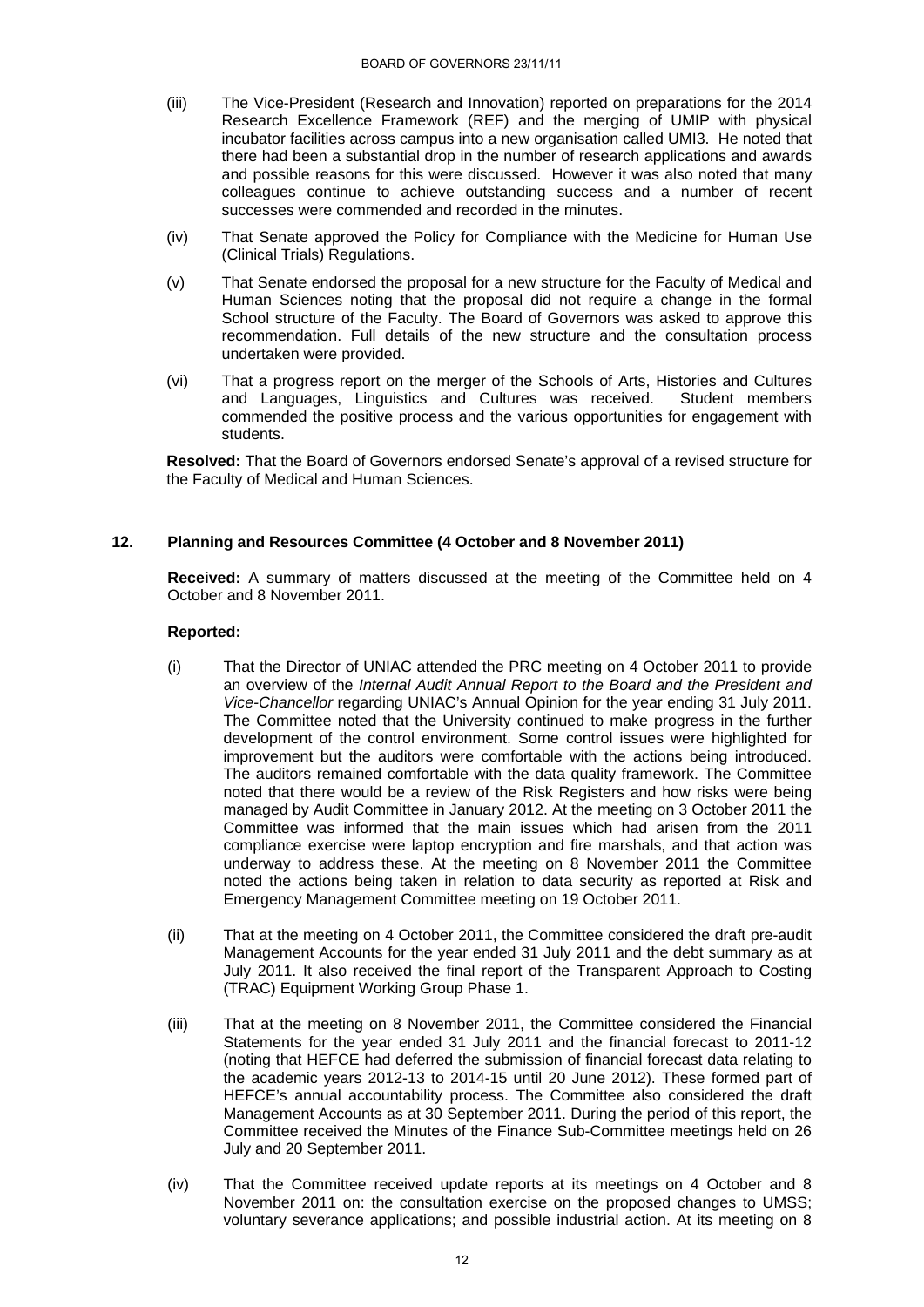November 2011 the Committee noted the new initiatives being launched under Project Diamond. It also received the notes of the HR Sub-Committee meeting held on 27 September 2011.

- (v) That the Committee received updates on registration at its meetings on 4 October and 8 November 2011 and recorded its appreciation and congratulations to all who had been involved in recruitment, confirmation, clearing, registration and Welcome Week.
- (vi) That at its meeting on 4 October 2011, the Committee considered a paper on *Student Number Controls 2012-13* and proposals on how the working institutional student number control limit for 2012-13 recruitment would be implemented across the University. The Committee received an update on changes made by HEFCE to the student number control calculation at its meeting on 8 November 2011 together with early data on sector and University applications.
- (vii) That at its meeting on 4 October 2011, the Committee received a report on the outcome of the National Student Survey 2011, which showed that the 'overall satisfaction' score for the University of Manchester was 79%, the same as in 2010. It was very disappointing that the institution had not shown any improvement. The Committee noted the establishment of the Student Experience Review Group and that all Schools were producing Student Experience Action Plans for discussion at the Annual Performance Reviews.
- (viii) That at its meeting on 4 October 2011, the Committee approved the Planning and Budget Cycle for 2011-12 and considered a report summarising the University's performance in published League Tables.
- (ix) That at its meeting on 8 November 2011, the Committee received updates on the staff and student HESA returns and endorsed the draft Annual Monitoring Statement for submission to HEFCE.
- (x) That at its meeting on 4 October 2011 it was reported that HEFCE had approved the University's HEIF 2011-15 knowledge exchange strategy and had confirmed the University's HEIF allocations for the academic years 2012-13, 2013-14 and 2014-15.
- (xi) That at its meeting on 8 November 2011, the Committee considered the Capital Investment Framework 2 (CIF 2) metrics prepared by HEFCE. During the period of this report, the Committee received the Minutes of the Capital Planning Sub-Committee meetings held on 21 June, 12 July and 18 October 2011.
- (xii) That at its meeting on 4 October 2011, the Committee agreed the revisions made to Regulation VIII, Public Interest Disclosure Procedure, subject to a clarification regarding consistency with research misconduct procedures. This clarification was provided at the meeting on 8 November 2011. The Committee received the draft *Statement on Corporate Governance* and draft *Statement on Public Benefit* for comment at its meeting on 4 October 2011 and approved them at its meeting on 8 November 2011. At its meeting on 8 November 2011, the Committee also approved changes to Regulations I through VI governing electoral processes, which would allow the use of online methods to conduct elections in the next calendar year.
- (xiii) That at its meeting on 4 October 2011, the Committee considered the proposal for a new structure for the Faculty of Medical and Human Sciences and agreed that the proposal should be presented to Senate and the Board of Governors for information and endorsement.
- (xiv) That at its meeting on 4 October 2011, the Committee received and noted the University's response to the White Paper *Higher Education: Students at the Heart of the System*, the HEFCE consultation document 2011/20 *Teaching funding and student number controls: Consultation on changes to be implemented in 2012-13* and the *Consultation on potential early repayment mechanisms for student loans*. At its meeting on 8 November 2011, the Committee received and noted the University's response to the BIS Technical Consultation.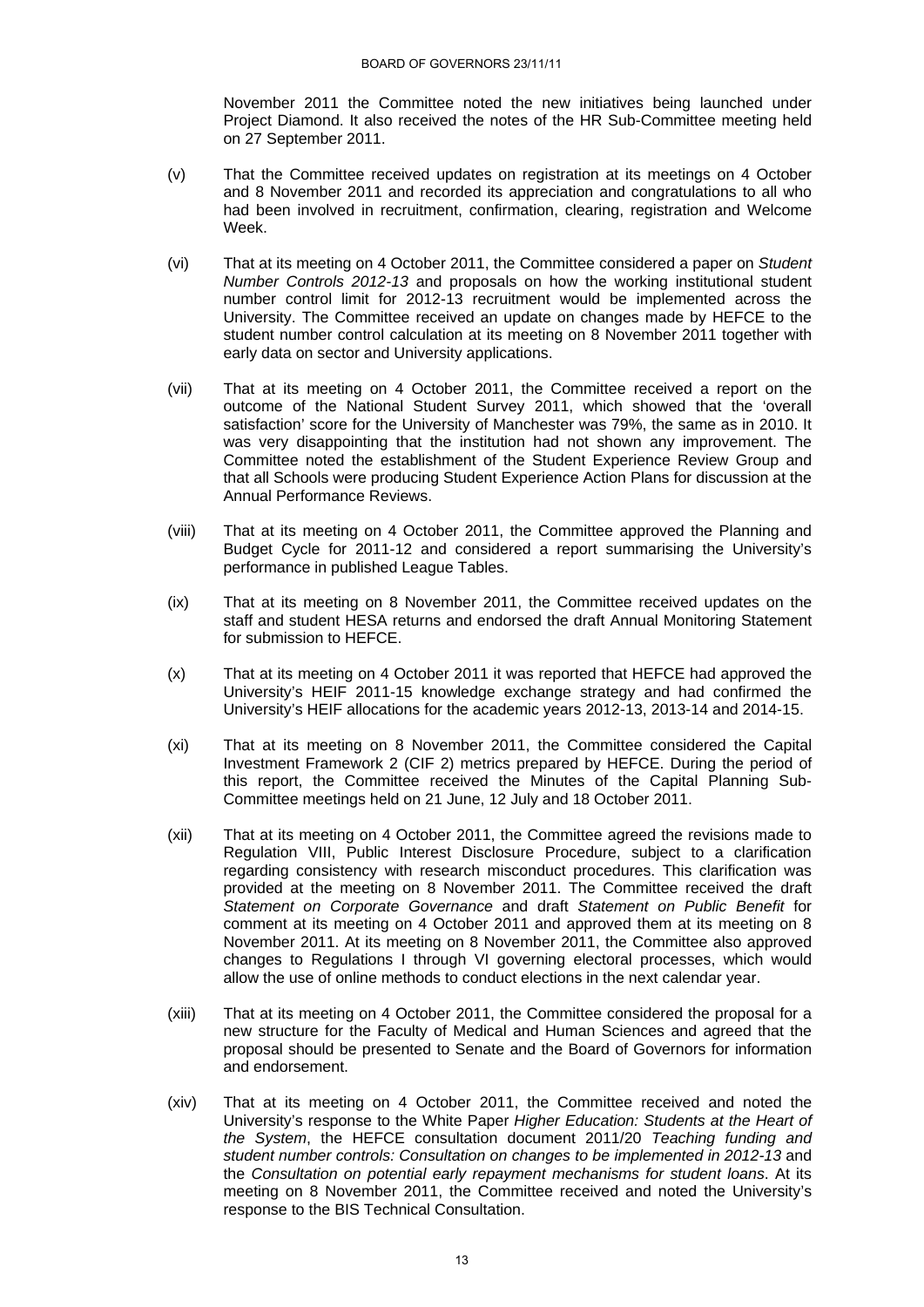- (xv) That at its meeting on 8 November 2011 the Committee noted that the feedback on the consultation on the Manchester Vision for 2020 was overwhelmingly positive and had been considered and that the revised draft, which was considerably shorter and more student-focused, would be submitted to the Board of Governors for its meeting on 23 November 2011.
- (xvi) That at its meeting on 4 October 2011, the Committee was informed that the transfer of University catering staff into UMC Ltd was successfully completed on 1 August 2011 as planned. At its meeting on 8 November 2011, the Committee received updates relating to Dryden Street Nursery and Manchester Science Park.
- (xvii) That at its meeting on 4 October 2011 PRC agreed to recommend changes to the Committee's membership for 2011-12 to the Board of Governors for approval, i.e. that the membership of PRC be expanded to include *ex officio* the members of the Senior Executive Team who previously attended by invitation. In 2011-12, this would result in the Director of Estates, the University Librarian and Director, the General Counsel and the Director of Change Management and Process Improvement formally becoming members of PRC.

**Close.** 

**Taken as read and signed as a correct record on 8 February 2012.**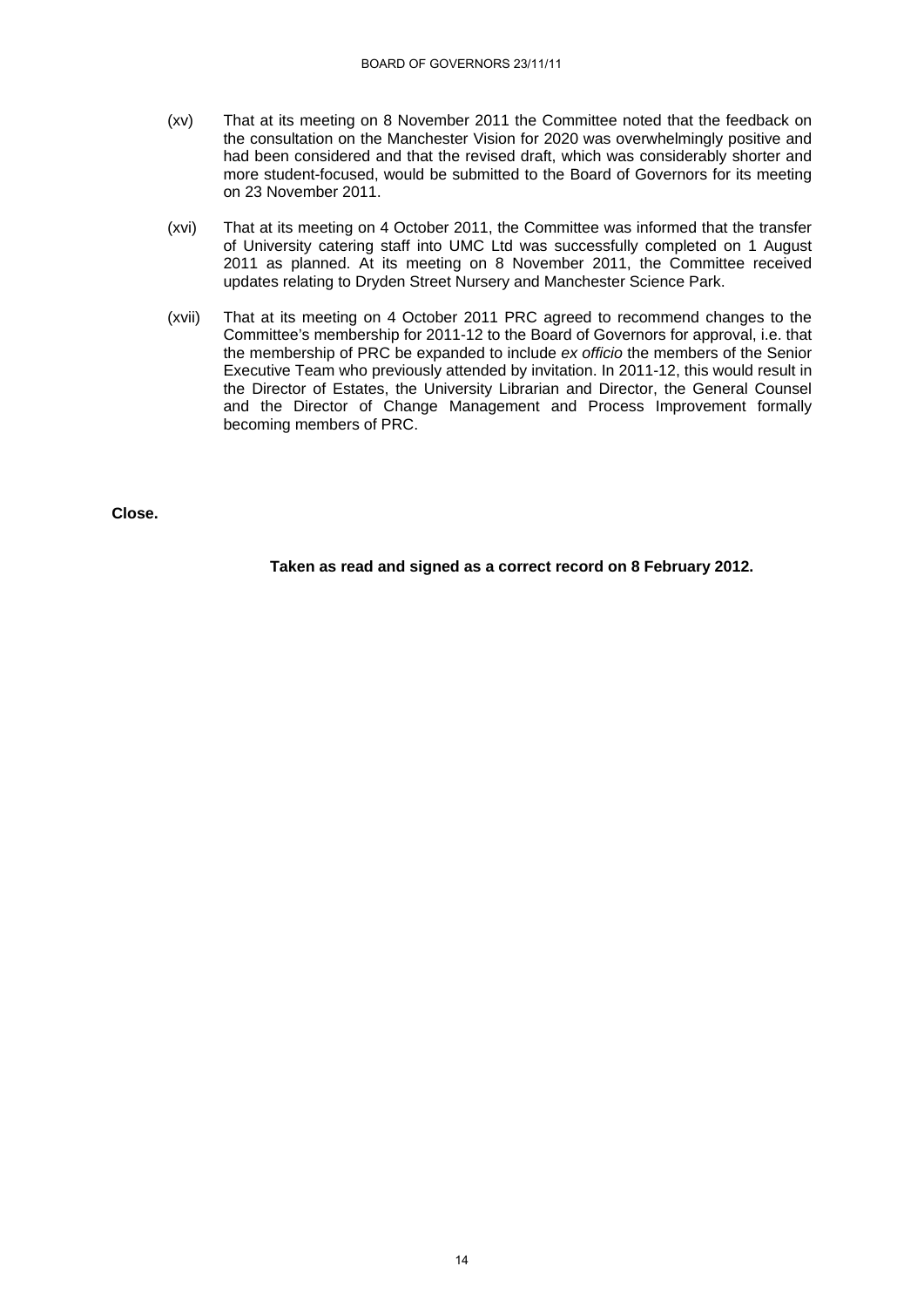# **APPENDIX 1**

### **Regulation I**

#### **Election of members of the Senate in Category 3 (members of the academic and research staff)**

- 1. The election of members of the Senate in Category 3, on a Faculty by Faculty basis, shall be held in the Second Semester of each academic year on a date (the 'appointed date') to be fixed by the Registrar and Secretary, who shall also act as the Returning Officer. The date selected shall make due allowance for the provisions of paragraph 3 below to be properly fulfilled. The members elected shall normally take up their seats at the commencement of the academic year immediately following their election.
- 2. Subject to Statute VII.4, those entitled to nominate, vote and stand in the election in each of the Faculties shall be the members of the academic or research staff, full-time or part-time, who hold paid appointments assigned to the Faculty which are:
	- (a) of a duration greater than twelve months; or
	- (b) of a duration of twelve months or less, provided that each such member has an accumulated length of continuous service in excess of twelve months.
- 3. A roll of the persons eligible to nominate, vote or stand for election, as at 31 January in the academic year of election, shall be maintained, in consultation with the Registrar and Secretary, for each of the several Faculties by the respective Head of Faculty Administration, and shall be conclusive evidence that any person whose name appears therein is entitled to nominate, vote or stand in the election, and that any person whose name does not appear therein is not so entitled. Any matters relating to the eligibility of persons to nominate, vote or stand for election shall be determined by the Registrar and Secretary.
- 4. The election shall be conducted in each Faculty by the Head of Faculty Administration, in consultation with the Returning Officer, provided that in each Faculty:
	- (a) each candidate shall be nominated by no fewer than two eligible electors, and shall confirm, in writing, his or her willingness to stand for election;
	- (b) a period of no fewer than two weeks shall elapse between an announcement of the number of vacancies to be filled and the closing date for receipt of nominations;
	- (c) if on the expiration of the time for the receipt of nominations the number of valid nominations received does not exceed the number of vacancies declared, the Head of Faculty Administration shall inform the Returning Officer, who shall declare those candidates nominated to be duly elected. If in such instances nominations have been invited for periods of office of varying duration, the allocation of seats shall be determined by lot;
	- (d) if on the expiration of the time for the receipt of nominations the number of nominations received exceeds the number of vacancies declared, the election shall be determined by secret ballot. In such circumstances, the Head of Faculty Administration shall make available to each elector, no fewer than two weeks before the appointed date, information giving the names and styles of the candidates, and the appointment each holds;
	- (e) each elector shall be at liberty to vote for as many candidates as there are vacancies, and shall vote via an approved electronic voting system. On the expiration of the period for electronic voting the Head of Faculty Administration shall count the votes;
	- (f) if ballots are being held for seats which include a number having periods of office of varying duration, the allocation of these seats shall be determined by the number of votes cast, the candidate with the greater number of votes taking the seat of longer duration, unless there is an equality in the number of votes cast for such seat, in which case the allocation of the seat shall be determined by lot. In the event that there is an equality in the number of votes cast for the final seat between two or more candidates, the allocation of that seat shall be determined by lot;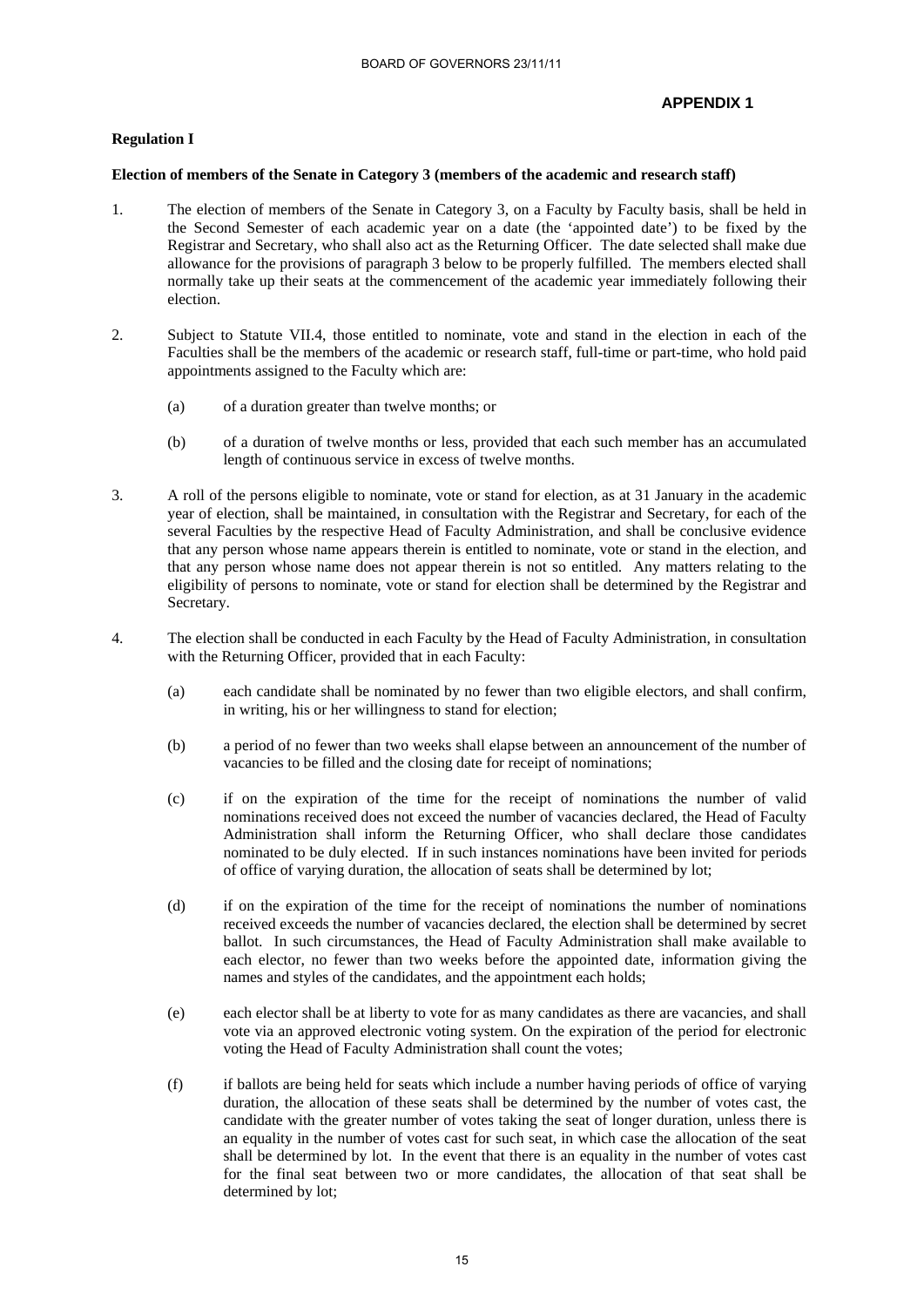- (g) on completion of the counting of the votes cast and the allocation of seats, the Head of Faculty Administration shall forward the result to the Returning Officer, who shall publish the names of the successful candidates forthwith;
- (h) a scrutiny shall be held if demanded by ten electors within seven days of the publication of the name or names of those elected, one proposer of each candidate to act as a scrutineer, such scrutineer to be selected by the candidate.

# **Regulation II**

### **Election of members of the General Assembly in Category 11 (members of the Senate)**

- 1. The election of members of the General Assembly in Category 11 shall be held in the Second Semester of each academic year on a date (the 'appointed date') to be fixed by the Registrar and Secretary, who shall also act as the Returning Officer. The date selected shall make due allowance for the provisions of paragraph 3 below to be properly fulfilled. The members elected shall normally take up their seats at the commencement of the academic year immediately following their election.
- 2. Those entitled to nominate and vote in the election shall be the members of the Senate in Categories 1, 2, 3 and 4, but, subject to Ordinance V.7, only those members of the Senate in Categories 2 and 3 may stand for election.
- 3. The rolls of the persons eligible to nominate and vote, and to stand for election, as at 30 April in the academic year of election, shall be maintained by the Registrar and Secretary and shall be conclusive evidence that any person whose name appears therein is entitled to nominate, vote or stand in the election, and that any person whose name does not appear therein is not so entitled. Any matters relating to the eligibility of persons to nominate, vote or stand for election shall be determined by the Registrar and Secretary.
- 4. The election shall be conducted by the Returning Officer, provided that:
	- (a) each candidate shall be nominated by no fewer than two eligible electors, and shall confirm, in writing, his or her willingness to stand for election;
	- (b) a period of no fewer than two weeks shall elapse between an announcement of the number of vacancies to be filled and the closing date for receipt of nominations;
	- (c) if on the expiration of the time for the receipt of nominations the number of valid nominations received does not exceed the number of vacancies declared, the Returning Officer shall declare those candidates nominated to be duly elected. If in such instances nominations have been invited for periods of office of varying duration, the allocation of seats shall be determined by lot;
	- (d) if on the expiration of the time for the receipt of nominations the number of nominations received exceeds the number of vacancies declared, the election shall be determined by secret ballot. In such circumstances, the Returning Officer shall make available to each elector, no fewer than two weeks before the appointed date, information giving the names and styles of the candidates, and the appointment each holds;
	- (e) each elector shall be at liberty to vote for as many candidates as there are vacancies, and shall vote via an approved electronic voting system. On the expiration of the period for electronic voting the Returning Officer shall count the votes;
	- (f) if ballots are being held for periods of office of varying duration, the allocation of seats shall be determined by the number of votes cast, the candidate with the greater number of votes taking the seat of longer duration, unless there is an equality in the number of votes cast for such seat, in which case the allocation of the seat shall be determined by lot. In the event that there is an equality in the number of votes cast for the final seat between two or more candidates, the allocation of that seat shall be determined by lot;
	- (g) on completion of the counting of the votes cast and the allocation of seats, the Returning Officer shall publish the names of the successful candidates forthwith;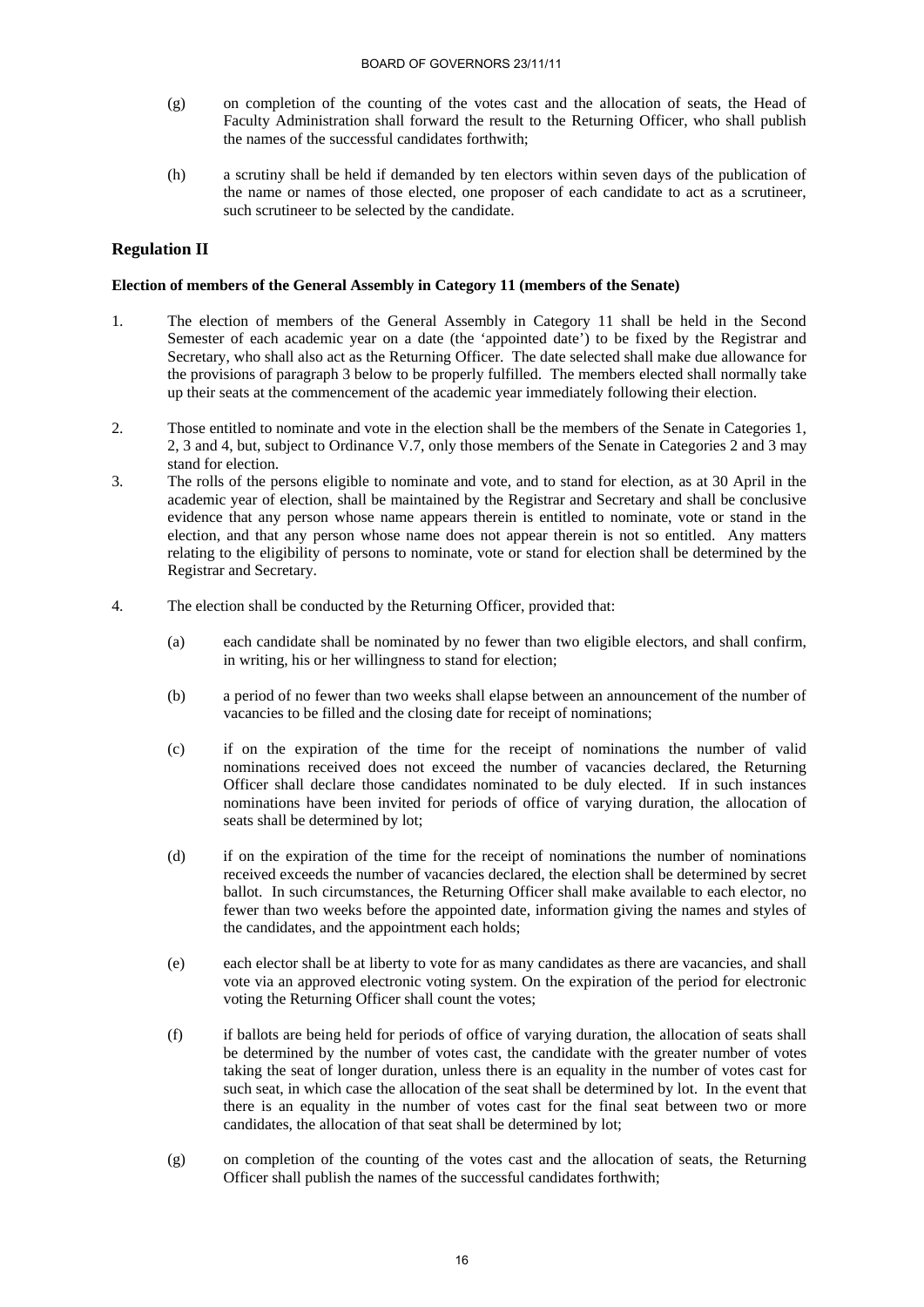(h) a scrutiny shall be held if demanded by ten electors within seven days of the publication of the name or names of those elected, one proposer of each candidate to act as a scrutineer, such scrutineer to be selected by the candidate.

# **Regulation III**

### **Election of members of the General Assembly in Category 12 (members of the staff)**

- 1. The election of members of the General Assembly in Category 12 shall be held in the Second Semester of each academic year on a date (the 'appointed date') to be fixed by the Registrar and Secretary, who shall also act as the Returning Officer. The date selected shall make due allowance for the provisions of paragraph 3 below to be properly fulfilled. The members elected shall normally take up their seats at the commencement of the academic year immediately following their election.
- 2. Subject to Ordinance V.7, those entitled to nominate, vote and stand in the election in each of the electoral categories designated in Ordinance V.10 shall be the members of the staff, full-time or parttime, who hold paid, superannuable appointments within the electoral category which are:
	- (a) of a duration greater than twelve months; or
	- (b) of a duration of twelve months or less, provided that each such staff member has an accumulated length of continuous service in excess of twelve months.
- 3. A roll of the persons eligible to nominate, vote or stand for election, as at 31 January in the academic year of election, shall be maintained by the Registrar and Secretary and shall be conclusive evidence that any person whose name appears therein is entitled to nominate, vote or stand in the election, and that any person whose name does not appear therein is not so entitled. Any matters relating to the eligibility of persons to nominate, vote or stand for election shall be determined by the Registrar and Secretary.
- 4. The election shall be conducted in each electoral category by the Returning Officer, provided that in each electoral category:
	- (a) each candidate shall be nominated by no fewer than ten eligible electors, and shall confirm, in writing, his or her willingness to stand for election;
	- (b) a period of no fewer than two weeks shall elapse between an announcement of the number of vacancies to be filled and the closing date for receipt of nominations;
	- (c) if on the expiration of the time for the receipt of nominations the number of valid nominations received does not exceed the number of vacancies declared, the Returning Officer shall declare those candidates nominated to be duly elected. If in such instances nominations have been invited for periods of office of varying duration, the allocation of seats shall be determined by lot;
	- (d) if on the expiration of the time for the receipt of nominations the number of nominations received exceeds the number of vacancies declared, the election shall be determined by secret ballot. In such circumstances, the Returning Officer shall make available to each elector, no fewer than two weeks before the appointed date, information giving the names and styles of the candidates, and the appointment each holds;
	- (e) each elector shall be at liberty to vote for as many candidates as there are vacancies, and shall vote via an approved electronic voting system On the expiration of the period for electronic voting the Returning Officer shall count the votes;
	- (f) if ballots are being held for seats which include a number having periods of office of varying duration, the allocation of these seats shall be determined by the number of votes cast, the candidate with the greater number of votes taking the seat of longer duration, unless there is an equality in the number of votes cast for such seat, in which case the allocation of the seat shall be determined by lot. In the event that there is an equality in the number of votes cast for the final seat between two or more candidates, the allocation of that seat shall be determined by lot;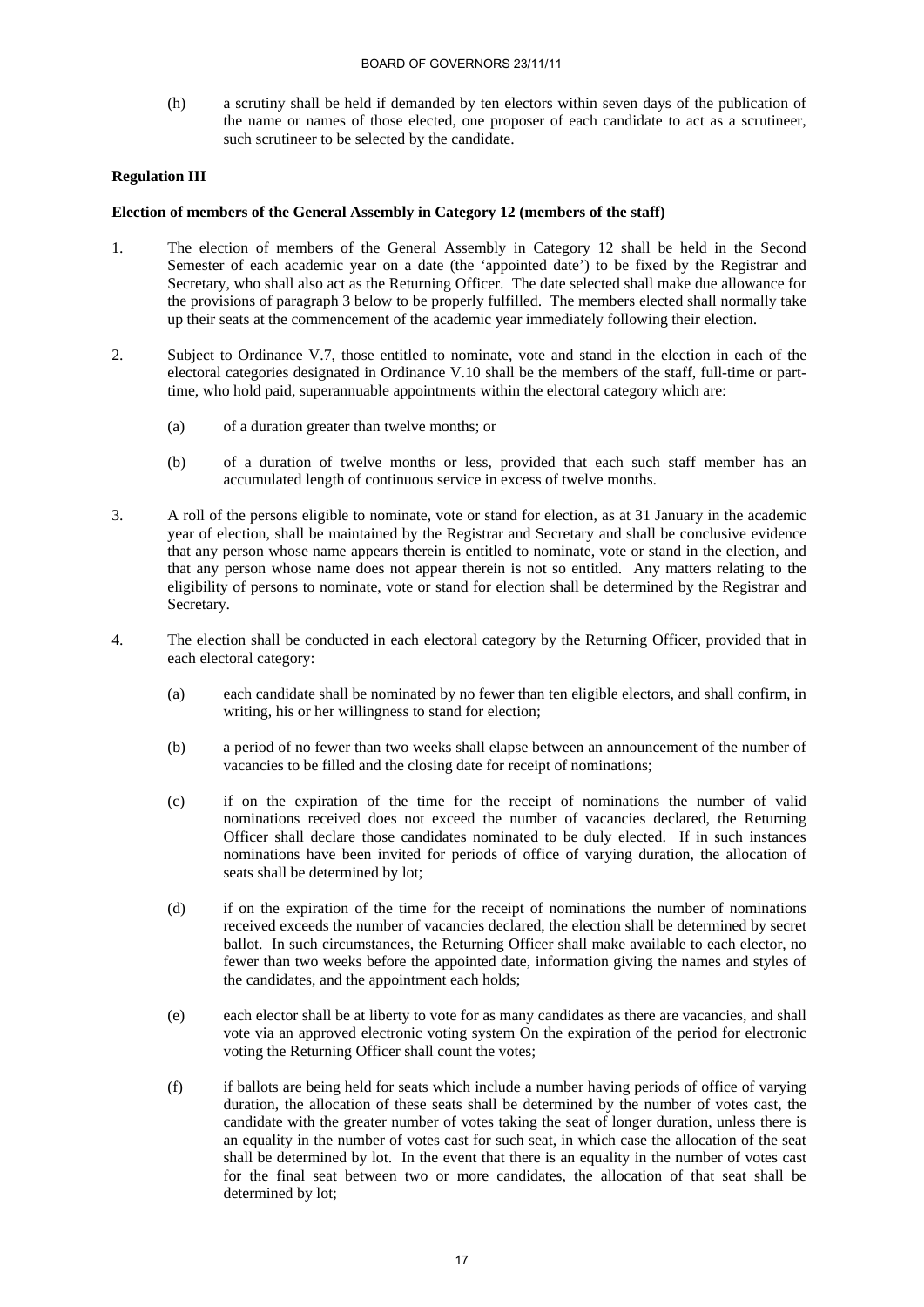- (g) on completion of the counting of the votes cast and the allocation of seats, the Returning Officer shall publish the names of the successful candidates forthwith;
- (h) a scrutiny shall be held if demanded by twenty electors within seven days of the publication of the name or names of those elected, one proposer of each candidate to act as a scrutineer, such scrutineer to be selected by the candidate.

### **Regulation IV**

#### **Election of members of the General Assembly in Category 13 (members of the Alumni Association)**

- 1. The election of members of the General Assembly in Category 13 shall be held in the Second Semester of each academic year on a date to be fixed by the Registrar and Secretary in consultation with the Officers of the Association. The date selected shall make due allowance for the provisions of paragraphs 3 and 4 below to be properly fulfilled. The Returning Officer for the election shall be appointed by the Officers of the Association, and shall not be a candidate for election. The members elected shall normally take up their seats at the commencement of the academic year immediately following their election.
- 2. Those entitled to nominate and vote in the election shall be the members of the Association whose names appear on the list of members compiled pursuant to Statute XVIII.3, but, subject to Ordinance V.7, only those members of the Association who are members under the provisions of Statute XVIII.2(a) and (b), and whose names appear on the aforementioned list, may stand for election.
- 3. The rolls of the persons eligible to nominate and vote, and to stand for election, as at 31 January in the academic year of election, shall be maintained by the Officers of the Association, with any necessary assistance provided by the Registrar and Secretary, and shall be conclusive evidence that, subject to paragraph 2 above, any person whose name appears therein is entitled to nominate, vote (subject to paragraph 4(d) below) or stand in the election, and that any person whose name does not appear therein is not so entitled. Any matters relating to the eligibility of persons to nominate, vote or stand for election shall be determined by the Officers of the Association, in consultation with the Registrar and Secretary.
- 4. The election shall be conducted by the Returning Officer, provided that:
	- (a) each candidate shall be nominated by no fewer than five eligible electors, and shall confirm, in writing, his or her willingness to stand for election;
	- (b) a period of no fewer than four weeks shall elapse between an announcement of the number of vacancies to be filled and the closing date for receipt of nominations;
	- (c) if on the expiration of the time for the receipt of nominations the number of valid nominations received does not exceed the number of vacancies declared, the Returning Officer shall declare those candidates nominated to be duly elected. If in such instances nominations have been invited for periods of office of varying duration, the allocation of seats shall be determined by lot;
	- (d) if on the expiration of the time for the receipt of nominations the number of nominations received exceeds the number of vacancies declared, the election shall be determined by secret ballot of those eligible voting members present at the Annual General Meeting or, exceptionally, at an Extraordinary General Meeting of the Association. At such meeting, the Returning Officer shall make available information to each elector giving the names and styles of the candidates, and such other information as the Officers of the Association may from time to time determine;
	- (e) each elector shall be at liberty to vote for as many candidates as there are vacancies;;
	- (f) if ballots are being held for seats which include a number having periods of office of varying duration, the allocation of these seats shall be determined by the number of votes cast, the candidate with the greater number of votes taking the seat of longer duration, unless there is an equality in the number of votes cast for such seat, in which case the allocation of the seat shall be determined by lot. In the event that there is an equality in the number of votes cast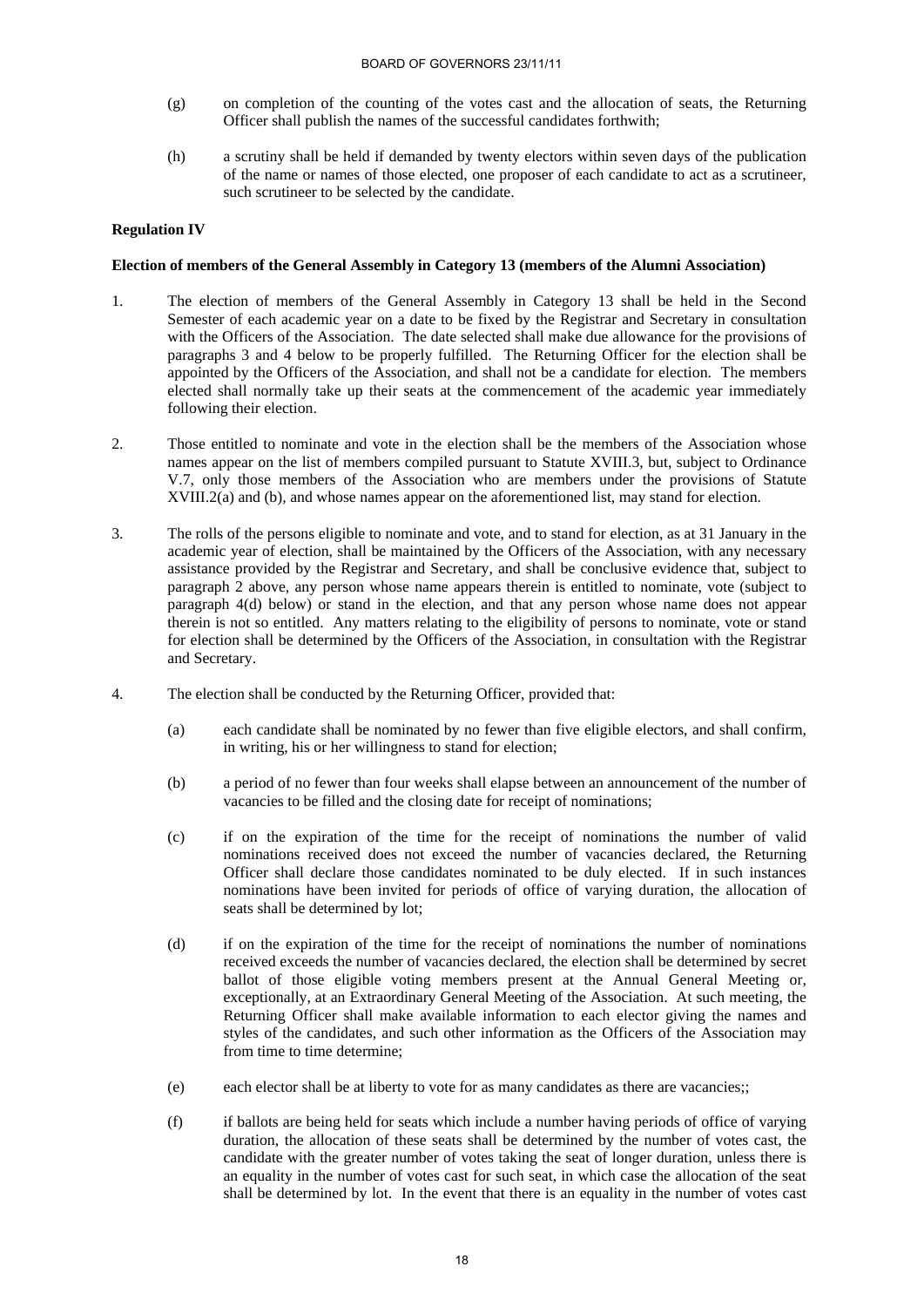for the final seat between two or more candidates, the allocation of that seat shall be determined by lot;

(g) on completion of the counting of the votes cast and the allocation of seats, the Returning Officer shall publish the names of the successful candidates forthwith, and without further delay send a copy of the result to the Registrar and Secretary.

### **Regulation V**

### **Election of members of the Board of Governors in Category 3 (members of the Senate)**

- 1. The election of members of the Board in Category 3 shall be held in the Second Semester of each academic year on a date (the 'appointed date') to be fixed by the Registrar and Secretary, who shall also act as the Returning Officer. The date selected shall make due allowance for the provisions of paragraph 3 below to be properly fulfilled. The members elected shall normally take up their seats at the commencement of the academic year immediately following their election.
- 2. Those entitled to nominate and vote in the election shall be the members of the Senate in Categories 1, 2, 3 and 4, but, subject to Ordinance V.4(b), only those members of the Senate in Categories 2 and 3 may stand for election.
- 3. The rolls of the persons eligible to nominate and vote, and to stand for election, as at 30 April in the academic year of election, shall be maintained by the Registrar and Secretary and shall be conclusive evidence that any person whose name appears therein is entitled to nominate, vote or stand in the election, and that any person whose name does not appear therein is not so entitled. Any matters relating to the eligibility of persons to nominate, vote or stand for election shall be determined by the Registrar and Secretary.
- 4. The election shall be conducted by the Returning Officer, provided that:
	- (a) each candidate shall be nominated by no fewer than two eligible electors, and shall confirm, in writing, his or her willingness to stand for election;
	- (b) a period of no fewer than two weeks shall elapse between an announcement of the number of vacancies to be filled and the closing date for receipt of nominations;
	- (c) if on the expiration of the time for the receipt of nominations the number of valid nominations received does not exceed the number of vacancies declared, the Returning Officer shall declare those candidates nominated to be duly elected, having regard to the requirements of Statute VI.1(c), and then of Ordinance V.4(a). If in such instances nominations have been invited for periods of office of varying duration, the allocation of seats shall, where necessary, be determined by lot;
	- (d) if on the expiration of the time for the receipt of nominations the number of nominations received exceeds the number of vacancies declared, the election shall be determined by secret ballot. In such circumstances, the Returning Officer shall make available to each elector, no fewer than two weeks before the appointed date, information giving the names and styles of the candidates, and the appointment each holds;
	- (e) each elector shall be at liberty to vote for as many candidates as there are vacancies, and shall vote via an approved electronic voting system ;
	- (f) on the expiration of the period for electronic voting the Returning Officer shall count the votes and determine the allocation of the available seats amongst the various candidates in conformity with the requirements of Statute VI.1(c). In doing so, he or she shall first have regard to the number of votes cast for each candidate, then to fulfilling the requirements specified in Statute VI.1(c), and finally to fulfilling the requirements specified in Ordinance V.4(a);
	- (g) if ballots are being held for seats which include a number having periods of office of varying duration, the allocation of these seats shall be determined by the number of votes cast, the candidate with the greater number of votes taking the seat of longer duration, unless there is an equality in the number of votes cast for such seat, in which case the allocation of the seat shall be determined by lot. In the event that there is an equality in the number of votes cast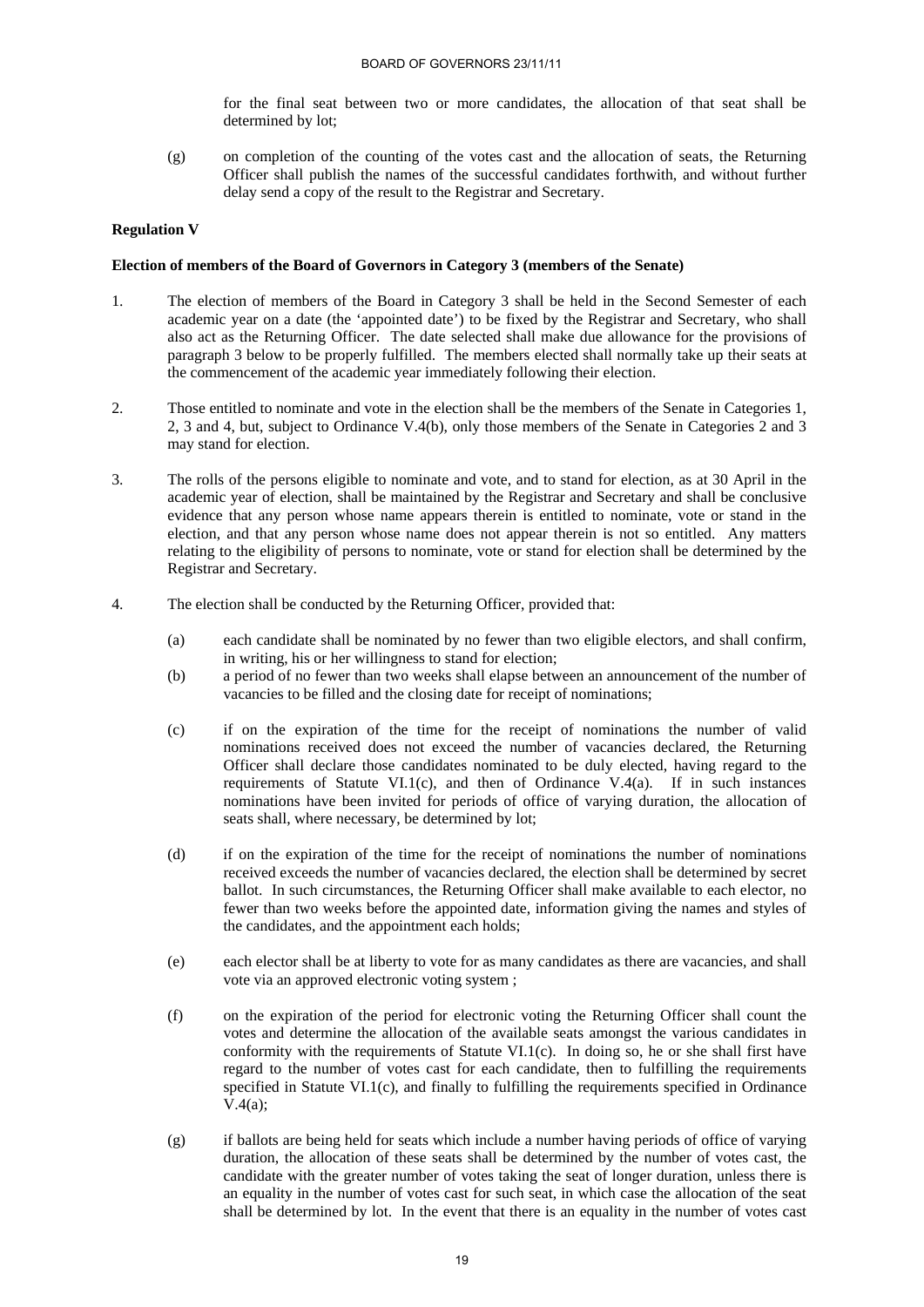for the final seat between two or more candidates, the allocation of that seat shall be determined by lot;

- (h) on completion of the counting of the votes cast and the allocation of seats, the Returning Officer shall publish the names of the successful candidates forthwith;
- (i) a scrutiny shall be held if demanded by ten electors within seven days of the publication of the name or names of those elected, one proposer of each candidate to act as a scrutineer, such scrutineer to be selected by the candidate.

#### **Regulation VI**

### **Election of members of the Board of Governors in Category 4 (members of the staff serving on the General Assembly)**

- 1. The election of members of the Board in Category 4 shall be held in the Second Semester of each academic year on a date (the 'appointed date') to be fixed by the Registrar and Secretary, who shall also act as the Returning Officer. The date selected shall make due allowance for the provisions of paragraph 3 below to be properly fulfilled. The members elected shall normally take up their seats at the commencement of the academic year immediately following their election.
- 2. Those entitled to nominate and vote in the election shall be the members of the General Assembly, but only those members of the General Assembly in Category 12, except those holding academic or research appointments, may stand for election.
- 3. The rolls of the persons eligible to nominate and vote, and to stand for election, as at 30 April in the academic year of election, shall be maintained by the Registrar and Secretary and shall be conclusive evidence that any person whose name appears therein is entitled to nominate, vote or stand in the election, and that any person whose name does not appear therein is not so entitled. Any matters relating to the eligibility of persons to nominate, vote or stand for election shall be determined by the Registrar and Secretary.
- 4. The election shall be conducted by the Returning Officer, provided that:
	- (a) each candidate shall be nominated by no fewer than four eligible electors, and shall confirm, in writing, his or her willingness to stand for election;
	- (b) a period of no fewer than two weeks shall elapse between an announcement of the number of vacancies to be filled and the closing date for receipt of nominations;
	- (c) if on the expiration of the time for the receipt of nominations the number of valid nominations received does not exceed the number of vacancies declared, the Returning Officer shall declare those candidates nominated to be duly elected, having regard to the requirements of Statute VI.1(d). If in such instances nominations have been invited for periods of office of varying duration, the allocation of seats shall, where necessary, be determined by lot;
	- (d) if on the expiration of the time for the receipt of nominations the number of nominations received exceeds the number of vacancies declared, the election shall be determined by secret ballot. In such circumstances, the Returning Officer shall make available to each elector, no fewer than three weeks before the appointed date, information giving the names and styles of the candidates, and the appointment each holds;
	- (e) each elector shall be at liberty to vote for as many candidates as there are vacancies, and shall vote via an approved electronic voting system;
	- (f) on the expiration of the time for the receipt of voting papers the Returning Officer shall count the votes and determine the allocation of the available seats amongst the various candidates in conformity with the requirements of Statute VI.1 $(d)$ . In doing so, he or she shall first have regard to the number of votes cast for each candidate, then to fulfilling the requirements specified in Statute VI.1(d);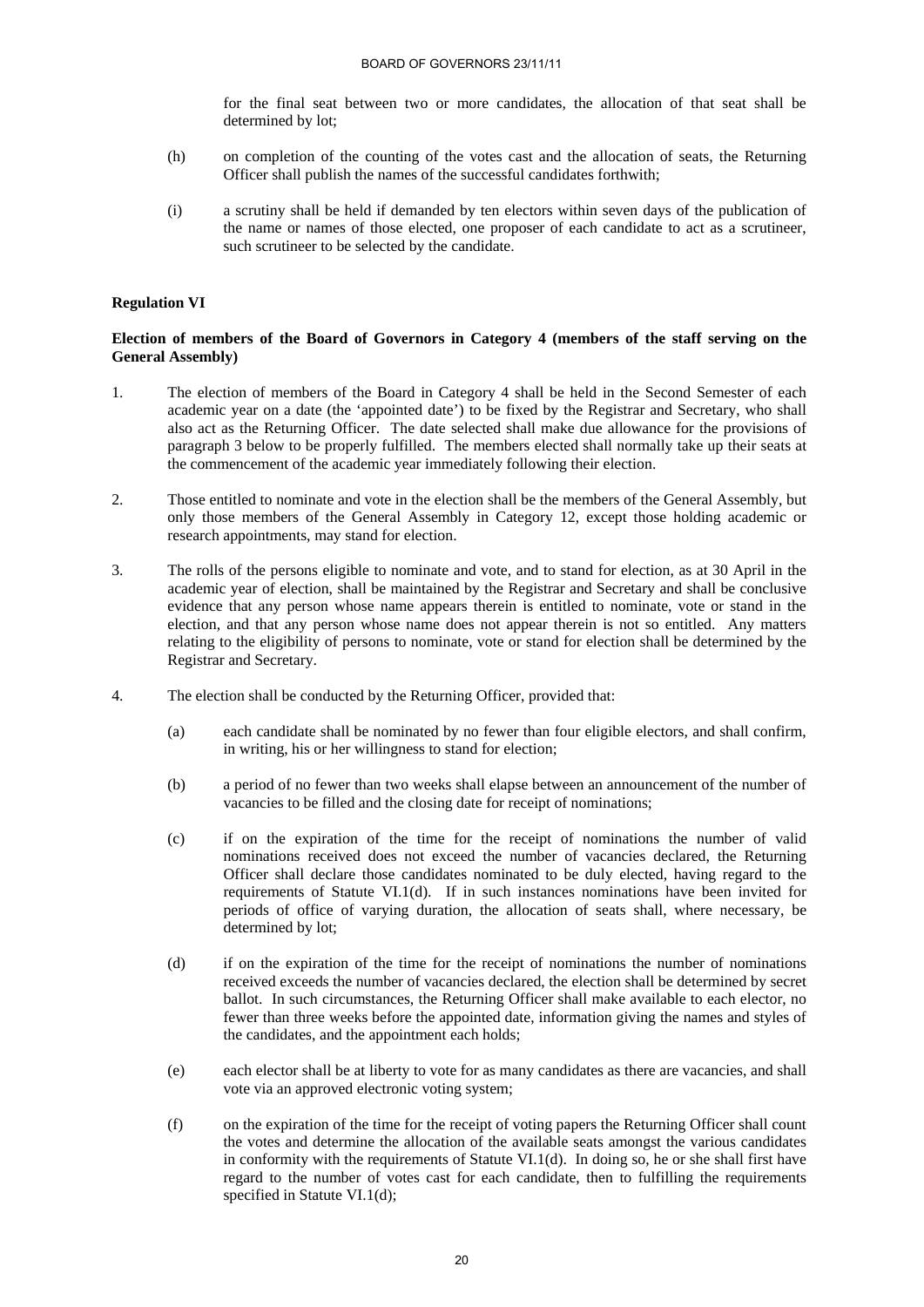#### BOARD OF GOVERNORS 23/11/11

- (g) if ballots are being held for seats which include a number having periods of office of varying duration, the allocation of these seats shall be determined by the number of votes cast, the candidate with the greater number of votes taking the seat of longer duration, unless there is an equality in the number of votes cast for such seat, in which case the allocation of the seat shall be determined by lot. In the event that there is an equality in the number of votes cast for the final seat between two or more candidates, the allocation of that seat shall be determined by lot;
- (h) on completion of the counting of the votes cast and the allocation of seats, the Returning Officer shall publish the names of the successful candidates forthwith;
- (i) a scrutiny shall be held if demanded by ten electors within seven days of the publication of the name or names of those elected, one proposer of each candidate to act as a scrutineer, such scrutineer to be selected by the candidate.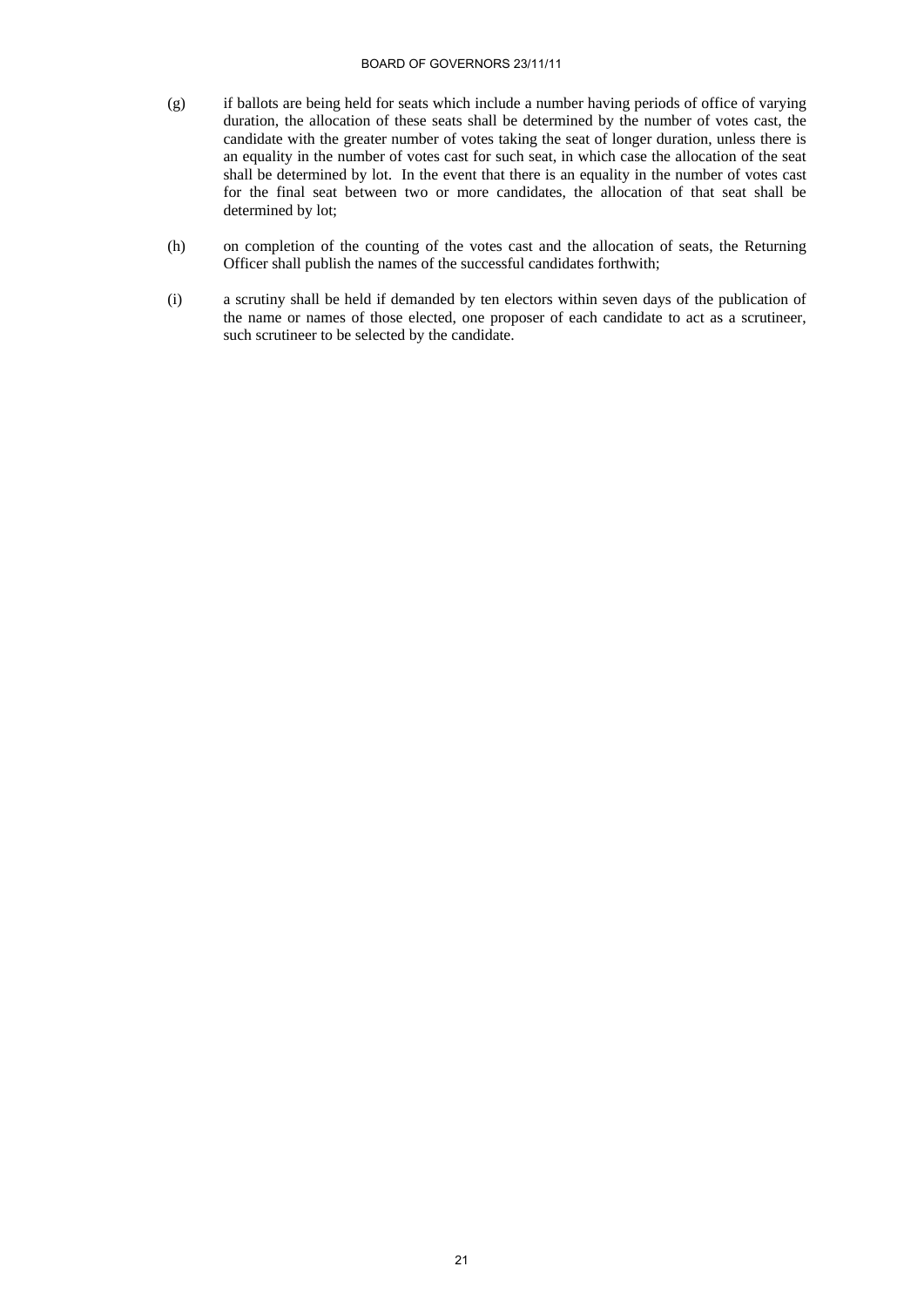### **APPENDIX 2**

#### **Regulation VIII Public Interest Disclosure Procedure**

#### **Introduction**

1. The Public Interest Disclosure Act 1999 ('the Act') gives legal protection to workers against being dismissed or suffering any other detriment as a consequence of raising, with appropriate senior personnel, concerns which they believe indicate malpractice within the organisation. In response to the Act, the University has established appropriate channels through which staff can express such concerns ('the procedures') and emphasises that the position in the University of the individual expressing such concerns ('the discloser') which they reasonably believe to be true in good faith and in accordance with this procedure, should not be jeopardised as a result. It is further emphasised that the procedures are intended to provide guidance to employees and other workers at the University who believe that they have discovered evidence of malpractice. They are not designed to permit the questioning of business decisions taken by the University, nor may they be used to seek reconsideration of any matter that has already been addressed under any other established procedure.

#### **General Principles**

2. The University, like other public bodies, has a duty to conduct its affairs in a responsible and transparent way, and to take into account in so doing the requirements of funding bodies and the standards in public life set out by the Nolan Committee. In addition, the University corporately is committed in a demonstrable way to the principles of academic freedom and equality of opportunity which are embodied in its Charter and Statutes.

3. In return, the University has a reasonable expectation that all its employees and Members will conduct themselves in a manner which is consistent with and conducive to the maintenance of these high standards, as befits those who, at all levels, have a responsibility to fulfil in connection with the use of public funds.

#### **Scope and Application**

4. The procedures are intended to cover concerns that are in the public interest. Such concerns may include: (a) financial malpractice, impropriety or fraud;

- (b) failure to comply with a legal obligation, regulatory requirements, or with the laws of the University;
- (c) serious danger to the health and safety of the individual or the environment;
- (d) criminal activity;
- (e) academic or professional malpractice;
- (f) miscarriage of justice;
- (g) attempts to conceal any of the above.

5. The procedures are not intended to replace or provide alternatives to remedies or procedures that already exist and are appropriate to the circumstances. For example, allegations of injustice or discrimination made by one member of staff against another should be dealt with under the appropriate grievance procedures established by the Board for the category of staff to which the discloser belongs, or for the specific nature of the complaint. Other matters for which established procedures are in place (for example allegations of misconduct in research) should be raised through those procedures.

6. Disclosers are normally expected to identify themselves and action will not normally be taken in response to anonymous disclosures. However, anonymous disclosures may be considered under these procedures depending on:

- (a) the seriousness of the issues raised;
- (b) the credibility of the concern; and
- (c) the likelihood of being able to verify the circumstances via alternative, credible sources.

7. If a disclosure is made in good faith, but the circumstances are not confirmed by subsequent investigation, no management action will be taken against the discloser, and any reprisals against, or victimisation of, him or her will be considered to be a serious disciplinary offence. If, however, a person makes a disclosure which s/he does not reasonably believe to be true or for malicious or frivolous reasons, or in bad faith or with a view to personal gain as revealed by the subsequent investigation, such person may become the subject of disciplinary action.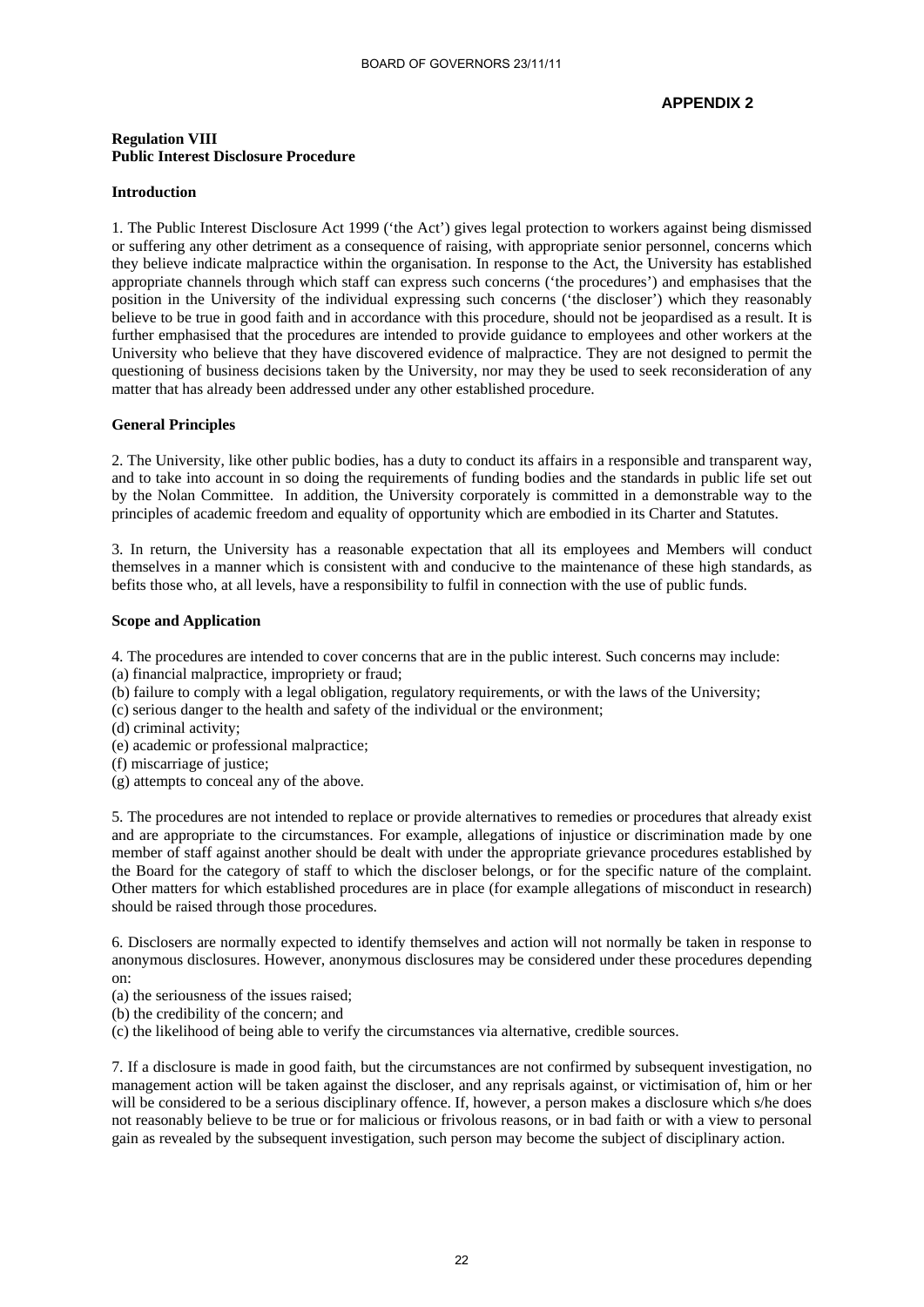#### **Procedures**

8. In most cases, employees or other workers should be able to raise any concerns with a manager. However, should the potential discloser consider that it may be necessary or appropriate to raise the matter formally, for example, where he or she may fear that his or her position in the University may be jeopardised, or where the usual channels may be inappropriate or ineffective concerns should be raised in the first instance with the Deputy Secretary (unless the concerns relate to that individual). The role of the Deputy Secretary will be to provide initial guidance and assistance, which may include guidance on the appropriate procedure through which the disclosure should be progressed. If having discussed the matter with the Deputy Secretary the discloser considers that the disclosure should be investigated formally through this procedure, the concern should, subject to paragraph 12 below, be disclosed in writing to the Registrar, Secretary and Chief Operating Officer, whose principal initial purpose will be to establish whether or not there are *prima facie* grounds for the concern and if so, the appropriate means for dealing with it. When making a disclosure, the discloser should provide as much information and detail as possible.

9. If the Registrar, Secretary and Chief Operating Officer considers that the information disclosed does not potentially concern information covered by this procedure, he or she may choose to take no further action. Alternatively, he or she may find that the matter should be dealt with under a different University procedure, in which case he or she will advise the person making the disclosure as to the appropriate steps which should be taken.

10. If, following the initial consideration, the Registrar, Secretary and Chief Operating Officer believes the disclosure does potentially concern matters covered by this procedure and that there are *prima facie* grounds for concern, he or she will decide whether an investigation should be conducted and what form it should take. This will depend on the nature of the matter raised and may or may not take the form of an investigation under this procedure.

11. If the Registrar, Secretary and Chief Operating Officer believes it is appropriate, he or she will investigate the concern that has been raised and, subject to paragraph 13 below, will prepare a report for the President and Vice-Chancellor, who will consider the report and if he or she considers that the concerns raised are justified will direct that appropriate action should be taken according to established procedures (for example, disciplinary) or by appropriate managerial intervention. The Registrar, Secretary and Chief Operating Officer may appoint another person to undertake the detailed investigation on his or her behalf, provided that the conclusions of the person so appointed are reported to, and endorsed by, the Registrar, Secretary and Chief Operating Officer before a report is made to the President and Vice-Chancellor.

12. Where the concern relates to the Registrar, Secretary and Chief Operating Officer, or it is otherwise inappropriate to raise the disclosure with the Registrar, Secretary and Chief Operating Officer it should be raised with the President and Vice-Chancellor who will nominate a member of the University's senior management or other suitable person to consider the issues raised. In such circumstances, all references in paragraphs 8 to 11 above to the Registrar, Secretary and Chief Operating Officer should be deemed to refer to the nominee.

13. Where a concern relates to the President and Vice-Chancellor, the Registrar, Secretary and Chief Operating Officer will report to the Chair of the Board who will consider the report and if he or she considers that the concerns raised are justified will direct that appropriate action should be taken according to established procedures (for example, disciplinary) or by appropriate managerial intervention.

14. In all cases where a concern has been raised under this procedure, the person with whom it has been raised will make a record of its receipt and of the subsequent action taken. Such records shall be retained in the University by the Deputy Secretary for a minimum period of three years.

15. If on initial consideration the matter is judged not to require further investigation under this procedure in accordance with paragraph 9 or 10, the discloser will be so informed and given the opportunity to refer it to the Chair of the Board, who will take such steps as he or she deems necessary to review the case. Decisions by the President and Vice-Chancellor under paragraph 11 or the Chair of the Board under paragraph 13 will be final.

16. All matters raised formally under this procedure, including those dismissed after initial consideration under paragraph 9 or 10, and the results of their investigation, must be reported to the Audit Committee. The outcome of all investigations into matters raised or any reviews under paragraph 15 will, if appropriate, be reported to the discloser on a strictly confidential basis. However, sometimes the need for confidentiality may prevent the University from giving to the discloser specific details of the investigation or any action taken as a result.